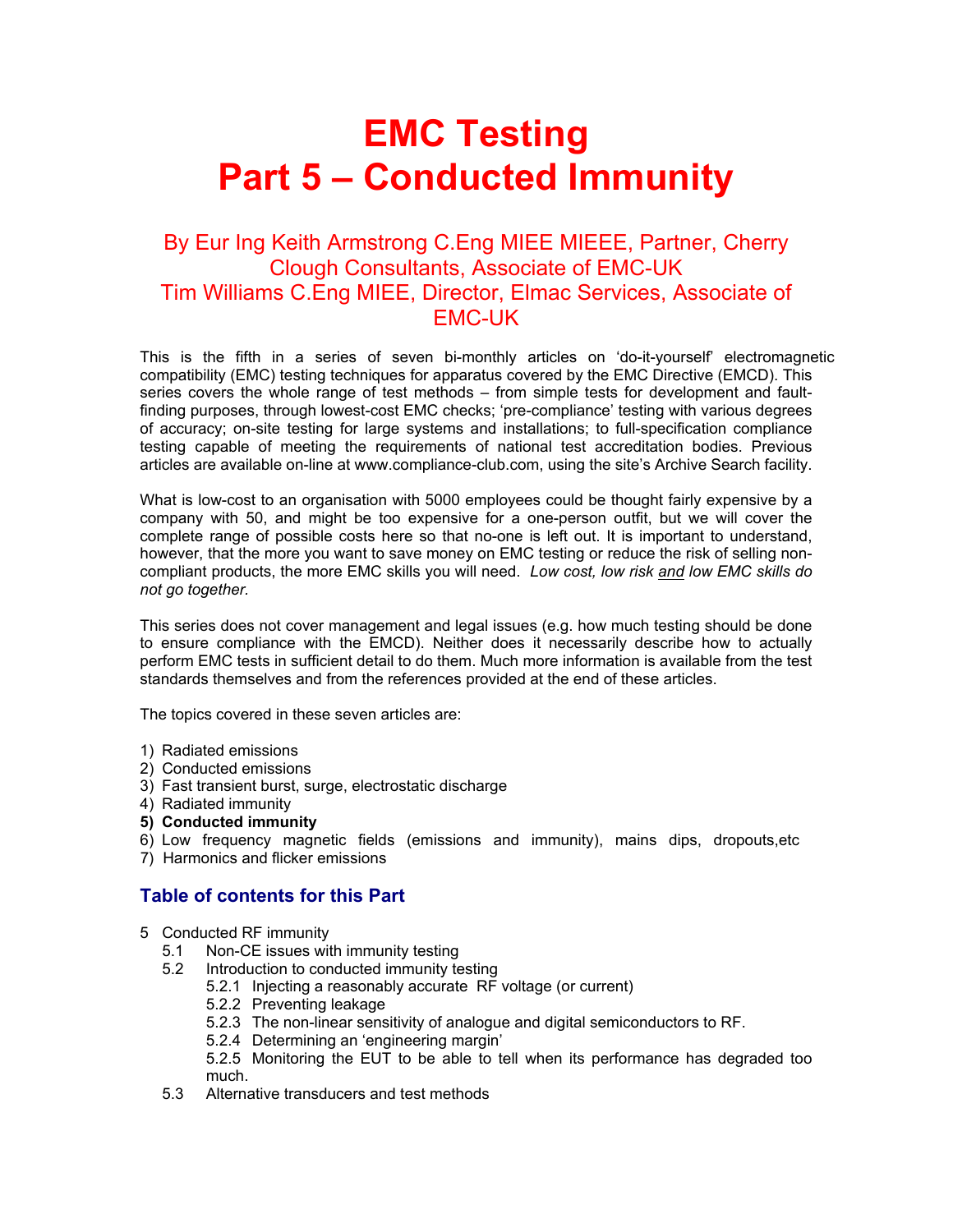- 5.3.1 [unnecessary repetition] Close-field probes
- 5.3.2 Voltage injection probe
- 5.3.3 'Crosstalk' injection techniques
- 5.3.4 Licensed radio transmitters
- 5.3.5 Bulk Current Injection (BCI)
- 5.3.6 Direct injection with a CDN
- 5.3.7 The 'EM Clamp'
- 5.3.8 General notes on test set-ups
- 5.4 Signal generators and power amplifiers
	- 5.4.1 Alternative types of signal generator
	- 5.4.2 RF Power Amplifiers
- 5.5 Correlating alternative test methods with EN 61000-4-6
- 5.6 On-site testing
- 5.7 Full compliance conducted RF immunity testing
	- 5.7.1 Generator
	- 5.7.2 Transducers
	- 5.7.3 Calibration and levels
	- 5.7.4 Test setup
- 5.8 References

# **5 Conducted RF immunity**

Part 0 of this series [1] described the various types of EMC tests that could be carried out, including:

- Development testing and diagnostics (to save time and money)
- Pre-compliance testing (to save time and money)
- Full compliance testing
- 'Troubleshooting' to quickly identify and fix problems with compliance tests, or with interference in the field
- QA testing (to ensure continuing compliance in volume manufacture)
- Testing of changes and variants (to ensure continuing compliance).

And Part 0 also described how to get the best value when using a third-party test laboratory [1].

This part of the series focuses on testing continuous conducted radio-frequency (RF) immunity, sometimes called conducted electromagnetic susceptibility (EMS) to the EN standards for typical domestic / commercial / industrial environments. Other kinds of immunity tests may be required for automotive, aerospace, space, rail, marine and military environments. Over the years these, and other industries, have often developed their own immunity test standards based on their own particular kinds of disturbances, usually for reliability reasons.

**IMPORTANT SAFETY NOTE:** Some of these tests involve electrical hazards, particularly the outputs from RF power amplifiers and the cables, connectors and transducers connected to them, and transducers which make direct connection to the mains supply or other hazardous conductors. Also, performing some of these tests outside a shielded room could create interference problems for other equipment, possibly interfering with aircraft communications, navigational radio beacons, or automatic landing systems so could have safety implications. These tests can be dangerous, and all appropriate safety precautions must be taken. If you don't *know* what safety precautions to take, ask a competent person.

The basic EN test methods described here are identical to the basic IEC test methods (e.g. EN 61000-4-6 = IEC 61000-4-6), so this article may also be of use where non-EU EMC requirements apply.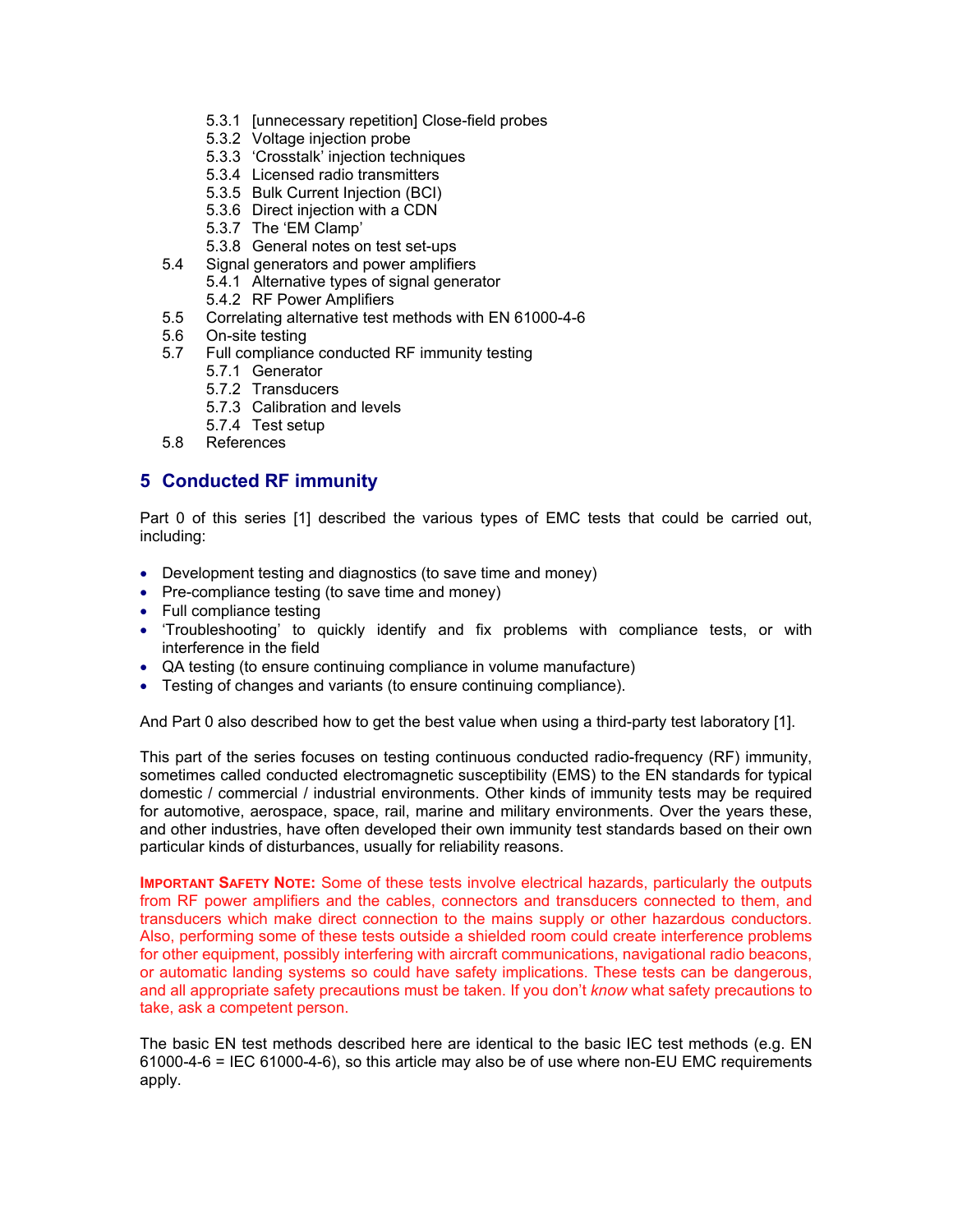# **5.1 Non-CE issues with immunity testing**

See Part 4 of this series [2] for more detail on the following important issues for immunity testing:

- Saving costs by early EMC testing (section 4.1).
- Immunity testing for reliability and functional safety (section 4.2).

#### **5.2 Introduction to conducted immunity testing**

Continuous conducted RF immunity testing involves injecting RF voltages or currents into each of the cables associated with the equipment under test (EUT).

The purpose of the test is to simulate the proximity of the EUT and its connected cables to radio transmitters and RF manufacturing equipment operating at low frequencies. These frequencies are not easy to test using the radiated RF immunity techniques described in [2]. It is hard to generate uniform fields in typical test facilities at frequencies much below 80MHz, but for typical sizes of apparatus the immunity problems at frequencies below 80MHz are normally associated with cable coupling, so conducted testing of the cables is seen as a reasonable alternative to radiated methods at such frequencies. Conducted RF immunity testing is also a lot less costly to do properly than radiated RF immunity, and complete systems for full-compliance testing can be purchased for under £15,000.

EN 61000-4-6 [3] is the basic EMC test method for conducted RF immunity called-up by the latest editions of harmonised product or generic immunity test standards. Alternative conducted test methods described here should always follow the methodology of [3] as far as is practical to help make compliant products.

For small products [3] considers it acceptable to use its conducted tests over the range 150kHz to 230MHz, but for larger products the range is 150kHz to 80MHz. Small products with short cables may not need to be tested to as low a frequency as 150kHz. See Annex B of [3] for more on frequency ranges versus EUT dimensions. But remember that it will be the relevant EMCD harmonised standard (product or generic) that specifies the frequency range and test levels for a given type of EUT. In general, when self-declaring conformity to the EMCD using the 'standards route' you will not be able to choose your own frequency ranges.

A lack in [3] is that it only injects common-mode RF and does not test differential-mode RF even though it can exist on mains and other types of cables. Differential-mode RF noise is mostly an issue at frequencies under 10MHz, especially when switch-mode power converters and other 'noisy' technologies are powered from the same mains distribution as the product concerned.

A lack in most of the conducted RF test methods is that in real life all the cables associated with a product will be exposed to varying amounts of RF conducted noise simultaneously, but the test methods only inject into one cable at a time. Clearly, it is possible for different interactions to occur when more than one cable has RF on it – and in real life the frequencies on different cables can be different and so cause cross-modulation effects which cannot be simulated by singlefrequency testing – so this is a weakness in any of the standardised conducted test methods.

However it is possible to vary the test methods described here to test for differential-mode immunity, and also to test multiple cables at the same time with the same or different RF stimuli, to help ensure reliability in real applications.

There are five main issues in radiated RF immunity testing which are of concern for all the test methods discussed here:

- Injecting a reasonably accurate RF voltage (or current) into the EUT's cables.
- Preventing the tests from 'leaking' and possibly causing interference.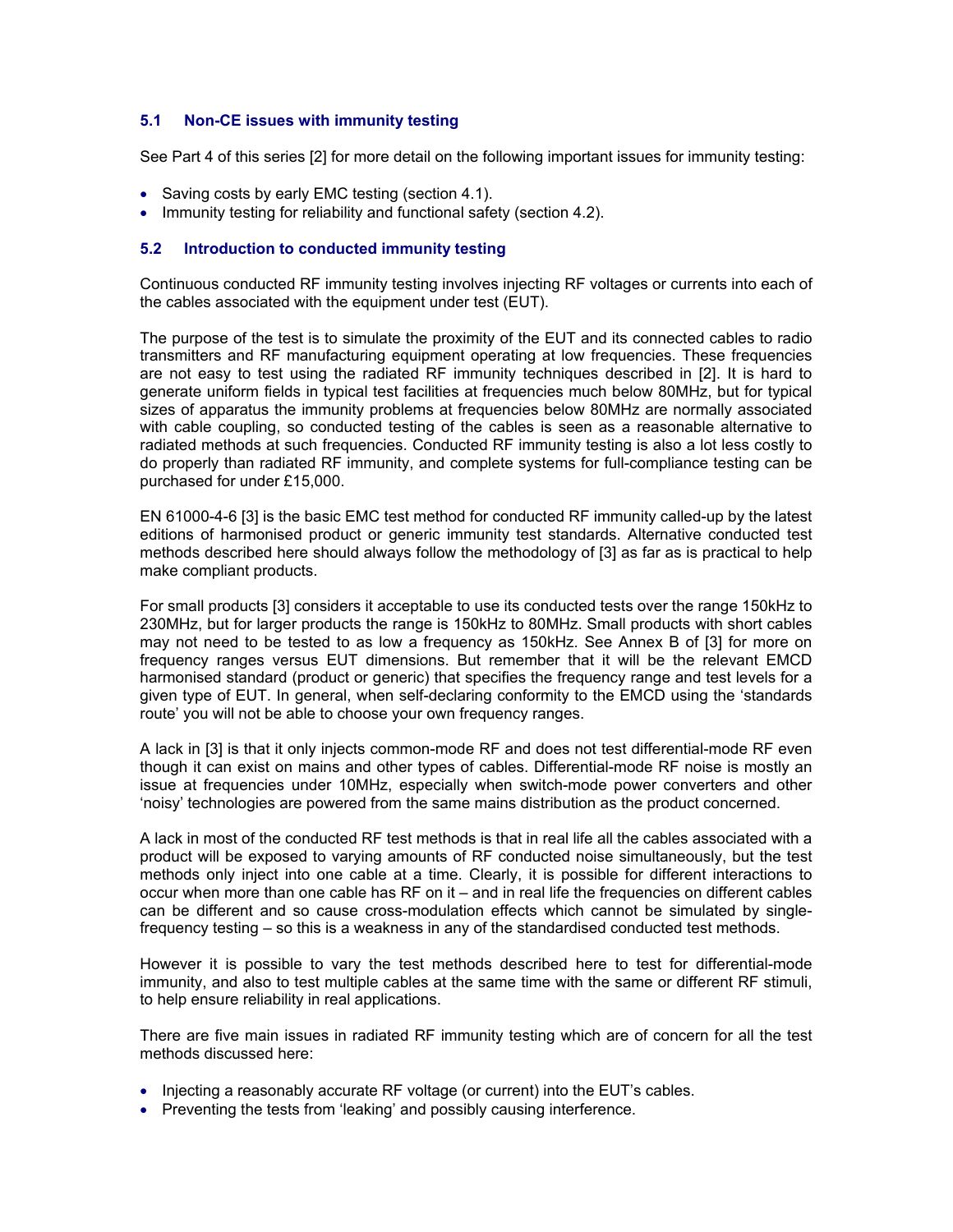- The non-linear sensitivity of analogue and digital semiconductors to RF.
- Determining a reasonable 'engineering margin'.
- Monitoring the EUT to be able to tell when its performance has degraded too much.

It will help if we discuss these issues before moving on to describe the test methods themselves.

#### **5.2.1 Injecting a reasonably accurate RF voltage (or current)**

[3] describes how to perform a level-setting procedure (calibration) for each of the three types of test transducers it employs:

- Direct voltage injection using coupling-decoupling networks (CDNs).
- Induced voltage injection using the 'EM Clamp'.
- Induced current injection using 'Bulk Current Injection' (BCI).

The level-setting procedures described in [3] can be adapted for use with many of the alternative test methods described here.

#### **5.2.2 Preventing leakage**

When RF voltages or currents are injected onto cables, the cables can act as antennas and reradiate ('leak') them. The CDNs and EM-Clamp transducers recommended by [3] provide significant amounts of decoupling for the (usually long) length of the cable on their 'Ancillary Equipment' side, to prevent leakage from this part of the cables and also to protect the ancillary equipment. With these two kinds of transducers, only the cables on their EUT side have high levels of RF on them, and they are short in any case and so are not usually very efficient antennae below 80MHz.

BCI transducers inject currents equally into the cables on both sides, so significant radiation is possible from the longer cables on the 'Ancillary Equipment' side. This leakage can be reduced by adding a large number of clip-on split-ferrite RF suppressers to the cable on the non-EUT side of the BCI transducer – close to the transducer. Usually a total length of ferrite of at least 200mm is enough.

Some experts recommend that conducted immunity tests are always done inside shielded rooms or shielded tents (no need for any RF absorber if the enclosure is room-sized) to prevent leakage from the cables / EUT from causing interference problems, whilst others seem to find that leakage is low enough not to need a shielded room.

Perhaps the best approach, if a shielded room is not already available, is to consider whether there are sensitive electronics or radio receiver antennas near to where the test is to be conducted; whether the conducted testing is going to use high levels of stimulus (e.g. for 'industrial' equipment); and whether frequencies above 80MHz are going to be applied to large EUTs, or above 230MHz to any size of EUT. If any of these are true it would be best to do these conducted tests inside a shielded room or shielded tent. Tents have the advantage that they are easily movable and can be packed away when not in use.

#### **5.2.3 The non-linear sensitivity of analogue and digital semiconductors to RF**

The problems of test repeatability would be bad enough if electronic circuits responded linearly to variations in the fields. But both digital and analogue devices respond *non-linearly* (typically a square-law demodulation response, sometimes called rectification). As a result, even small variations in the level of the injected RF voltage or current or in the set-up of the EUT and its cables can make the difference between a good pass and a bad fail.

See section 4.3.2 of Part 4 of this series [2] for more on this issue and its very important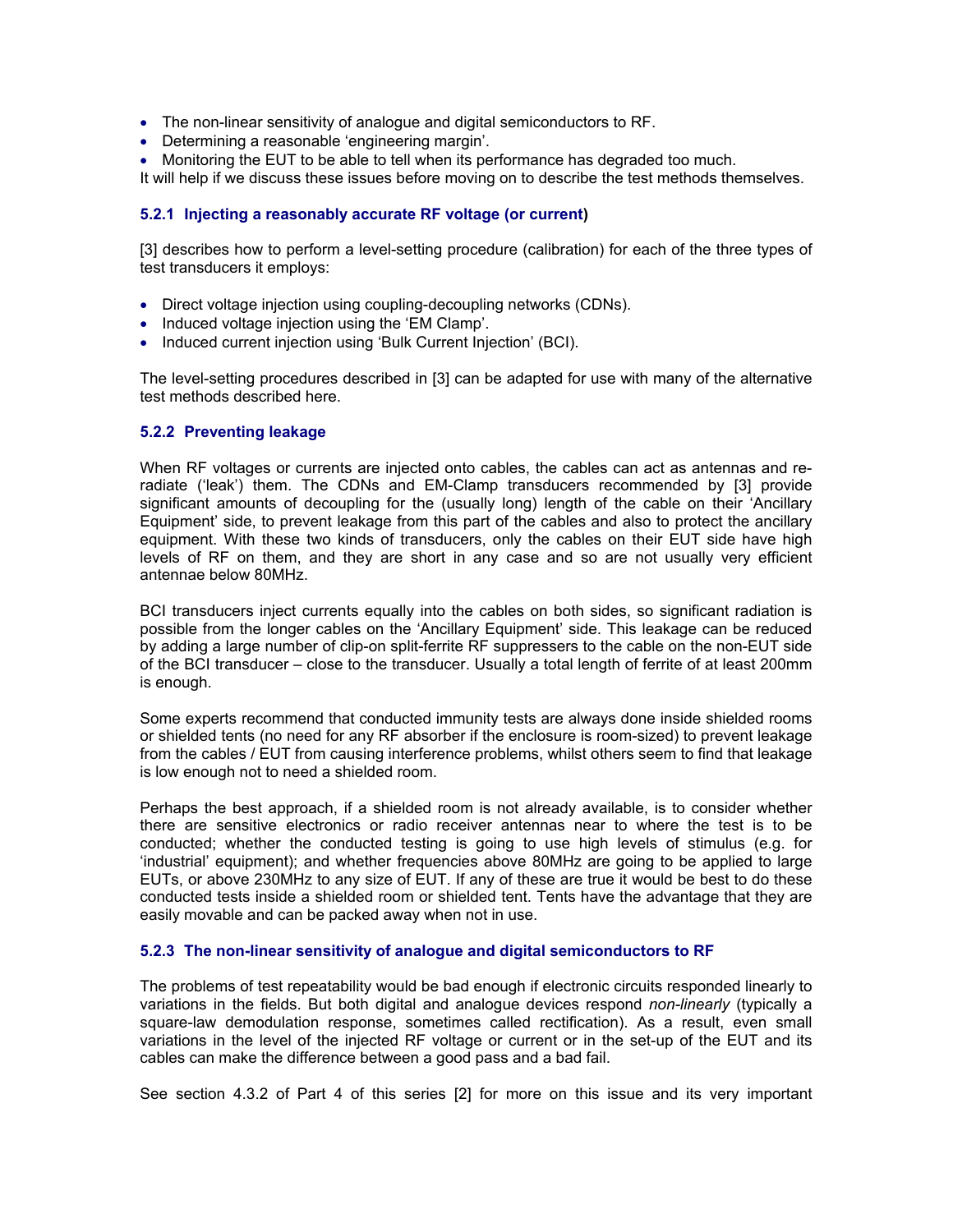implications for test repeatability and engineering margins.

[3] uses a modulated waveform: a 1kHz sine-wave modulation with 80% depth. Because of the non-linear response of analogue and digital circuits due to demodulation an 80% increase in RF level (at the peak of the modulation) can translate into a 224% increase in circuit error. So *all* the alternative test methods described here should use similarly modulated test stimuli.

# **5.2.4 Determining an 'engineering margin'**

Even having [3] fully applied by accredited test laboratories cannot guarantee that a given EUT and its cables will be exposed to *exactly* the same RF stimuli (say, within ±3dB) each time it is tested. So, because of the non-linear sensitivity of analogue and digital circuits to RF and because serially-manufactured products have variable immunity performance due to component and assembly tolerances (often uncontrolled for EMC), an 'engineering margin' is recommended.

When testing an example product to [3] in a fully compliant manner, at least a 6dB higher test level (e.g. 6Vrms instead of 3Vrms) is suggested, with the product still meeting its required functional specifications. Where there are significant differences in the test method compared with [3], a much larger engineering margin is recommended, as indicated by Figure 5A.



It is clear that saving costs by using alternative radiated immunity test methods can lead to overengineering. The additional cost to make the product pass the alternative test method with the necessary engineering margins should be weighed against the cost of doing the testing properly.

# **5.2.5 Monitoring the EUT to be able to tell when its performance has degraded too much**

The functional performance degradation allowed during and after conducted RF immunity tests may be specified by product-family standards (e.g. EN 55024), but if applying the generic standards EN 50082-1 or EN 50082-2 all that is necessary is that the performance is no worse than the specification in the manufacturers 'data sheet' for the product – which should represent what its users would find acceptable given the marketing claims for the product.

Thought should be given to how the functional performance of the product is to be tested, especially if it is to be tested in a shielded room with no observers inside. See section 4.3.5 of [2] for more on this.

# **5.3 Alternative transducers and test methods**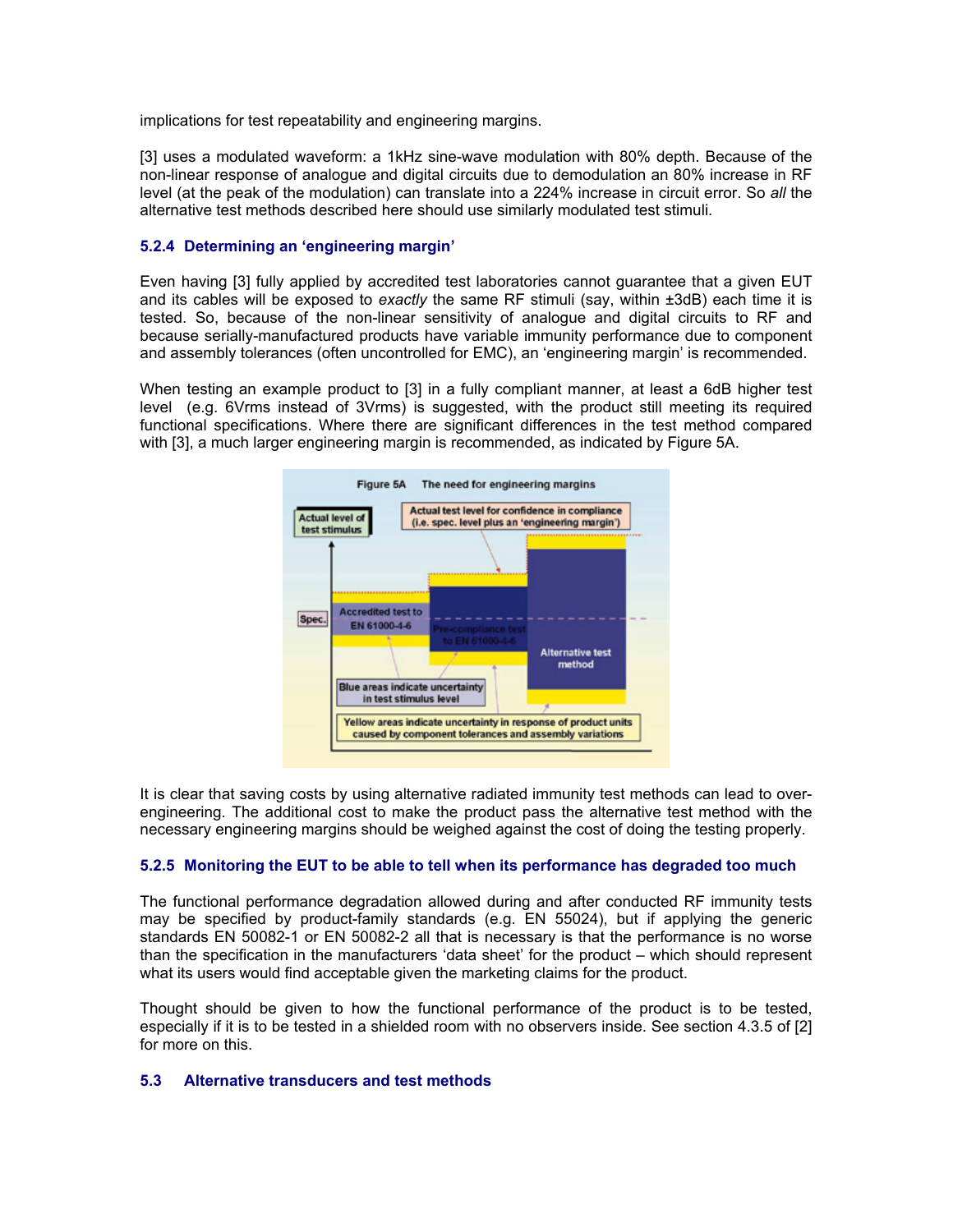Alternative conducted RF immunity test transducers and methods can be used for all the six test purposes listed in the introduction to this article. For some test purposes the alternative methods described here will have some advantages over [3].

For all but compliance and 'pre-compliance' tests, using an uncalibrated test (for which the quantitative measurement is not traceable to the national physical standards) is not very important. But it *is* very important for any tests to be *repeatable* – so consistency is required in the test equipment and test methodology. Refer to section 5.5 for more in this.

When doing remedial work after an immunity test failure, you will know which frequencies the EUT fails at and can test at only those frequencies to find the problem areas most quickly. However, when you make any changes to fix the known immunity problems you then need to test over the full frequency range, in case all you have done is 're-tuned' the problems so they appear at different frequencies.

During design or development testing, always try to reproduce the final assembly of the circuit being tested (shielding, earth bonding, proximity to metal objects or structures, etc.), as the stray inductances and capacitances in the final build state can have a dominant effect on the RF behaviour of the circuit. And always carefully record all the details of the test set-up in the test documentation (photographs can be very useful).

# **5.3.1 Close-field probes**

The close-field magnetic and electric field probes described in section 1.1 and Figures 1, 2, 3, 4 of [1] can be used as localised sources of disturbances in RF immunity tests. They can be very useful indeed for design and development testing on ICs and PCBs, and for localising the immunity problems discovered on a 'proper' immunity test.

Although loop probes generate local fields rather than inject voltages or current directly into a circuit, they are still effective at discovering which circuits, transistors or ICs will be vulnerable to the conducted RF immunity tests. For frequencies between 10 and 100MHz loop probes will generally need to be around 50mm diameter. At frequencies below 30MHz, multi-turn loop probes can be used to apply higher levels of RF stimulus to the EUT without needing unwieldy probe sizes or powerful amplifiers. See section 4.4.1 of [2] for more detail on using close-field probes.

# **5.3.2 Voltage injection probe**

'Pin' probes similar to the one shown in Figure 2 of [1] can be used to inject RF signals directly into conductors and component leads, and are useful for design and development testing on ICs and PCBs, and for identifying the locations of problems that cause compliance test failures.

They will need to use a high-voltage Class Y capacitor when injecting into mains or other high voltages. Use capacitors of around 100nF for frequencies up to 1MHz, 10nF for up to 10MHz, and 1nF for up to 100MHz. If the load that this adds affects the circuit's operation, smaller capacitors should be used (say down to 1nF, 100pF, 10pF respectively) although these may require a higher RF drive voltage at lower frequencies.

For more on using these probes, see section 4.4.2 of [2].

# **5.3.3 'Crosstalk' injection techniques**

Another way to inject RF into cables is to drive RF into a length of wire laid close to the cable being injected into, or into a capacitive clamp normally used for fast transient burst testing to EN 61000-4-4, or a length of shielded "Zippertubing", or aluminium or copper foil wrapped around the cable. The capacitive coupling of the wire method might prove inadequate to inject enough current at lower frequencies. For more on this see section 4.4.3 of [2].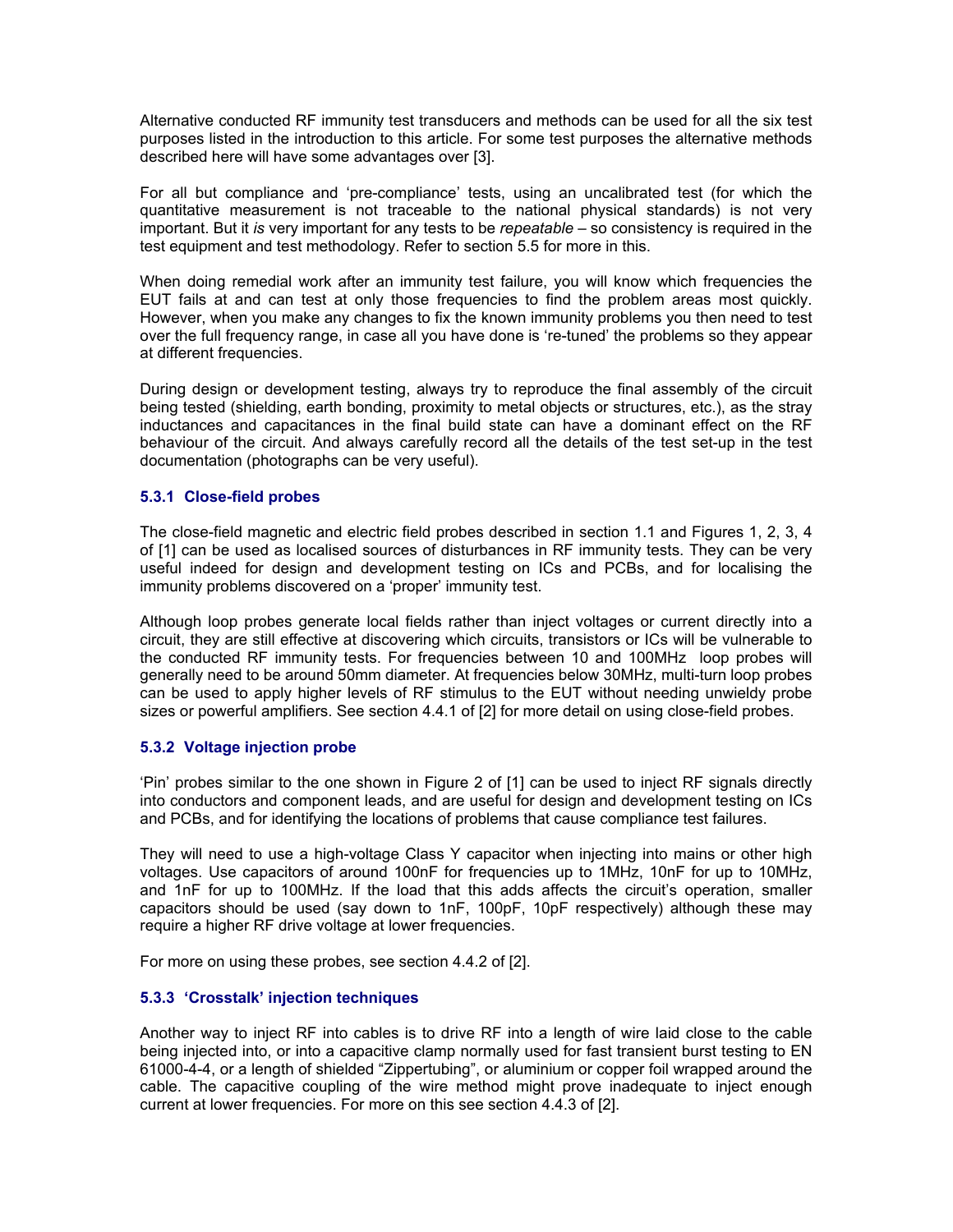#### **5.3.4 Licensed radio transmitters**

Licensed radio transmitters can be used, providing they operate in the right frequency band for the conducted tests. They should be used in exactly the same way as described in section 4.4.4 of [2] for radiated RF immunity tests, and have the same problems and limitations.

# **5.3.5 Bulk Current Injection (BCI)**

BCI is a useful test method as it is so easy to clamp its current-injection transducers (essentially simple RF current transformers) over the cables to be tested. It is a favourite technique in the aerospace, military and automotive industries, and appears as a formal test method in some of their EMC standards (e.g. DO160 for civil aircraft, DEF STAN 59-41 Part 3 test DCS02, available from http://www.dstan.mod.uk/home.htm for military equipment; SAE J1113-4 and ISO 11452- 4:1995 for motor vehicles). It is also an alternative test method in [3] and its use for compliance testing is described later in this article.

Clearly, aircraft and vehicles don't have mains or data cables trailing behind them, but the aerospace, military, and automotive industries use BCI because it helps them ensure that after they have installed new electronic systems their vehicles will still meet their whole-vehicle radiated immunity tests. They use it as a design/development test tool as much as for final compliance testing.

What they do is to expose their aircraft, battle tank, motor car (or whatever) to RF fields and measure the resulting RF currents in their wiring harnesses. Scaling factors are calculated for each harness [4] so that if the vehicle needs to withstand, say, 30V/m at a given frequency the level of the RF currents in the relevant wiring harnesses can be calculated and used as a test specification for the electronic units which will connect to those harnesses.

The Rover Advanced Technology Centre at Warwick University have produced a software product that will control a BCI test on the cables of an electronic system and analyse the results to give a statistical likelihood of the new system passing a whole vehicle radiated-field test [5], [6].

Clearly, this technique can be used by other industries to help save time and costs in the system integration and compliance stages of a project. It can also be used to help localise compliance test failures down to individual wiring harnesses in an apparatus, and then to the individual electronic units connected to the wiring harness.

The 'traditional' test method for the kind of BCI testing described above is shown in Figure 5B. One RF current transformer (a clip-on device) is used to induce a current in the cable being tested, while a second clipped-on RF current transformer samples the cable's injected RF current and sends a signal to the feedback control circuit of the signal generator or power amplifier to ensure that the specified current is injected regardless of the cable's RF impedance. This type of RF level control is often called a 'levelling loop'.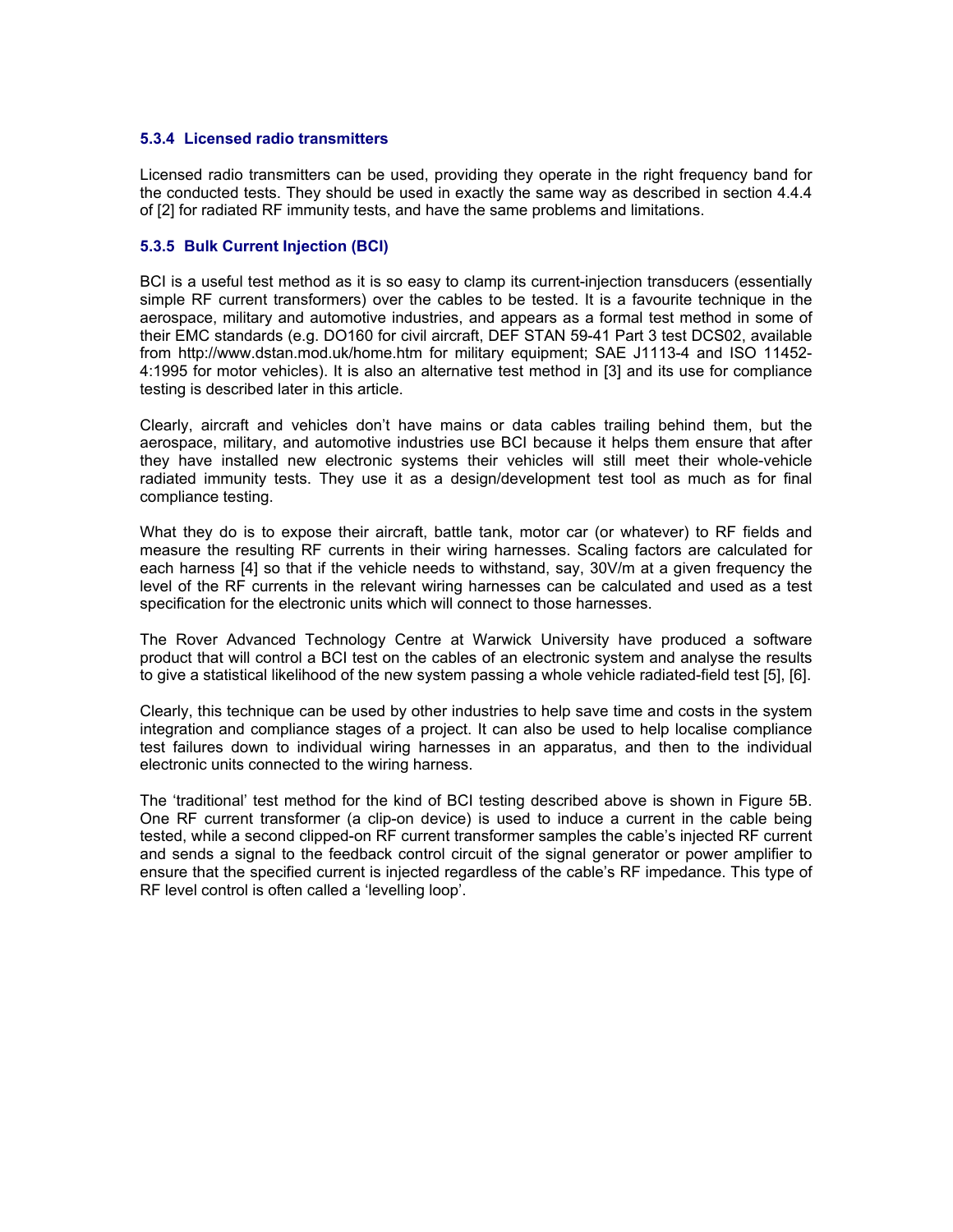

Proprietary BCI transducers from a number of companies (e.g. EMC Hire Ltd) can be used for BCI testing. Figure 5C shows two BCI probes being used on an automotive wiring harness by the Rover Advanced Technology Centre – one probe driven from an RF power amplifier to inject the current and the second probe for the levelling loop.



The home-made current probe shown in Figure 5 of [1] can be used as either the injection or sensing current clamp in a BCI test, although as shown it will not be very effective at frequencies below 10MHz. Good injection and sensing performance below 10MHz generally needs much larger ferrites and/or ferrite materials with better low-frequency performance. Multi-turn windings can avoid the need for high-voltage drive (i.e. more expensive RF amplifiers). If it is wished to extend the frequency range below 100kHz silicon-iron, mu-metal or other types of metal cores may be better than ferrite.

The current clamps are usually attached to the cables as close to the point where they enter the EUT as possible, so that cable losses do not attenuate the higher frequencies before they get to the EUT's circuits.

The typical use of BCI is to inject a common-mode current into a cable or cable bundle to simulate an illuminating RF field, but it can also be used on individual conductors within a cable or a bundle to simulate conducted differential-mode disturbances, for example from other electronic units connected to the same conductors. This can be very useful for developing the conducted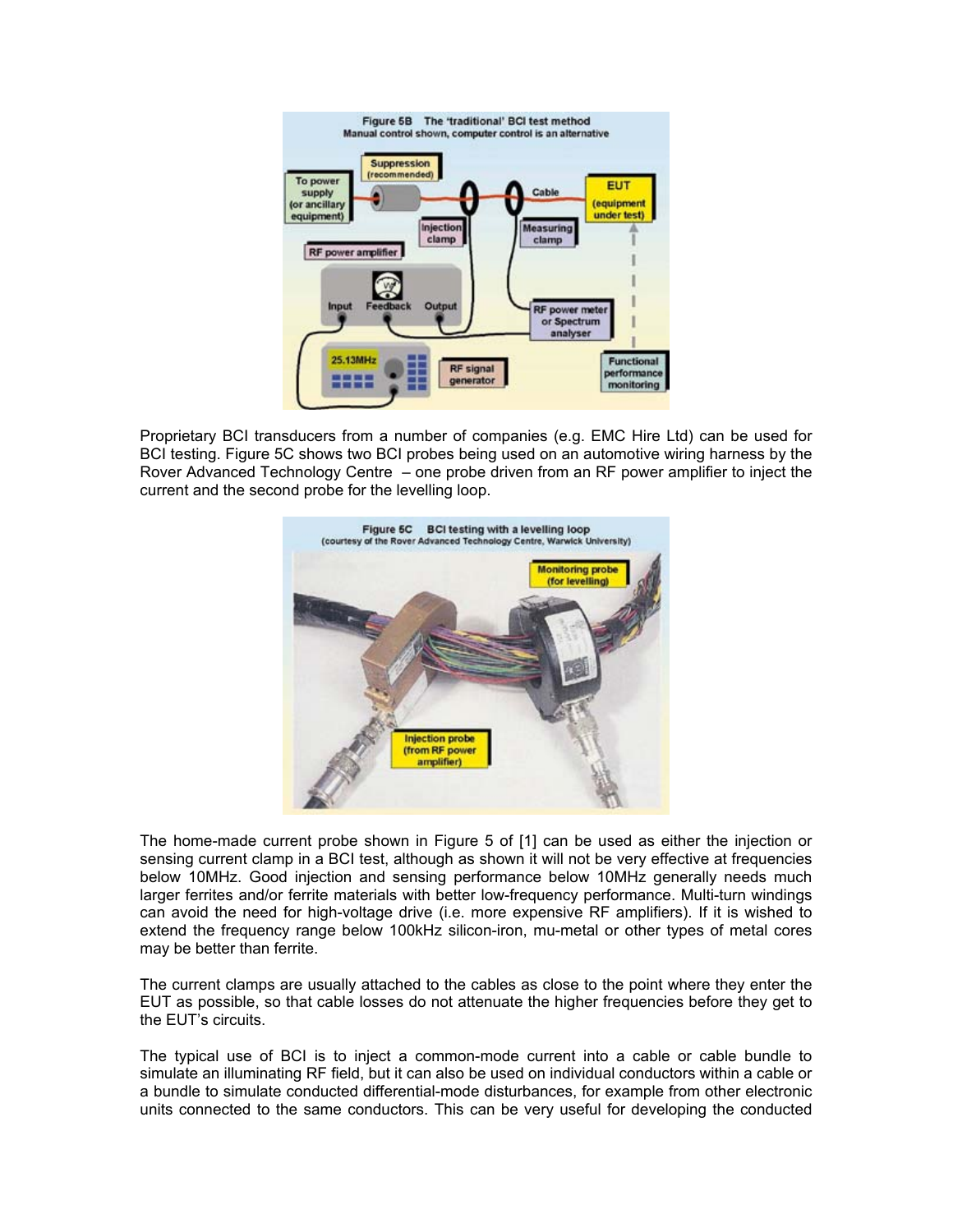RF emissions specification for, say, a new switch-mode power converter that is to share the same AC or DC power distribution as existing instrumentation.

When BCI is used to test cables *external* to an EUT as an alternative to radiated field testing of the EUT, for simplicity's sake you can assume that the common-mode impedance of the cables is 150Ω. Then convert the V/m field strength into Amps rms of injected current by merely dividing the V/m by 150. The conversion factor is thus 6 to 7mA/V/m. So 3V/m is considered to be equivalent to between 18 and 21mA rms of injected RF current.

The assumption of 150Ω common-mode RF impedance may not be true where there are cable resonances, when the impedance can become very high, or very low. BCI testing with a levelling loop can be fooled by cable resonances – high-impedance resonances cause the RF power amplifier's output to rise to try to achieve the set test current, possibly requiring a very powerful amplifier to avoid clipping of the waveform. This situation is unrealistic of most real life electromagnetic environments so could create a severe over-test situation.

In a similar way, a low-impedance cable resonance can cause the test current to be too low compared with real-life, possibly causing an undertest situation (although using 6 or 7mA of injected current per V/m of field strength appears to be high enough in most applications for undertesting not to be a concern). But where BCI is used to simulate differential-mode conducted disturbances, such as switch-mode converters operating from the same mains supply (instead of simulating the effects of external fields) the actual source impedance of the 'noise' can be very low indeed, especially at frequencies below 1MHz, so the current injected into a low-impedance resonance can be very high. This needs to be considered when planning the test, and suitably powerful RF amplifiers and BCI transducers obtained.

[3] and DEF STAN 59-41 DCS02 attempt to get around these 'traditional BCI' overtest/undertest problems by using a substitution method to set the RF drive levels, and by doing away with the levelling loop. A record is kept of the drive voltages needed at the various test frequencies to inject the desired test current into a short (non-resonant) cable terminated in 50 $\Omega$  (a calibration piece). The drive voltages associated with each test frequency are then simply 'played back' into the actual cable to be tested without using a second probe in a levelling loop. More detail on using BCI for compliance testing is provided later in this article.

Of course, the substitution method means that the actual currents in the tested cables can vary considerably from those originally generated in the calibration piece, but this test method is less likely to over-test and is arguably more representative of real-life exposure to RF fields. This method is also a little bit closer to the EN 61000-4-3 method used for compliance testing for radiated fields, so will help when BCI is used as an alternative to radiated field testing (e.g. for the on-site testing of large installations).When doing compliance-related tests some labs have been known to make the error of using a levelling loop instead of the substitution method, despite [3] being quite clear on this point. Since the CE marking of a product is always the sole responsibility of its manufacturer (and never the test lab that they used), it is always a good idea to check that your test labs employ the correct methods.

If using BCI to simulate differential-mode conducted disturbances from equipment sharing the same mains supply (for example) the substitution method as described above (and later in this article) may need to be modified accordingly, and it may be that the levelling loop method is more appropriate. Such tests are not required for compliance (yet) so there are no standard methods.

One problem with BCI is that it has no directionality – so it tests the ancillary equipment required to exercise the EUT as much as it tests the EUT itself. Where the ancillary equipment is susceptible it can be protected to some degree by fixing a 200mm or more length of clip-on ferrite suppresser to the ancillary equipment side of the BCI injection transducer. Doing the BCI testing inside a shielded room and placing the ancillary equipment outside the room, running the interconnections through filtered bulkhead connectors in the wall of the room, is a good way to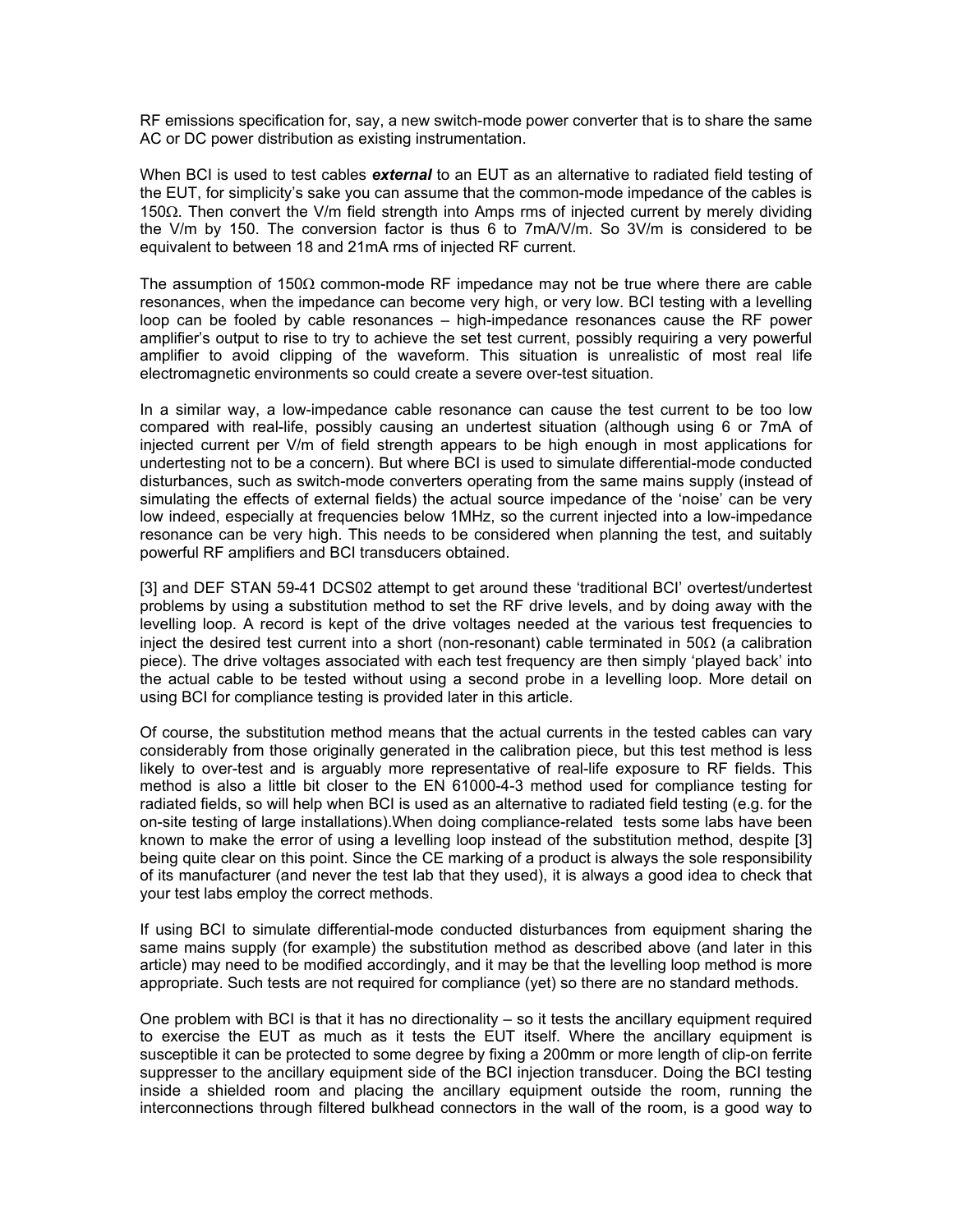protect the ancillary equipment. But unless special  $150\Omega$  'chamber exit filters' are used (see reference [12] in [2]) these will dramatically alter the common-mode impedance of the cable being tested and could make the test unrepresentative.

Despite the problems of using conducted test methods to simulate radiated field exposure at frequencies above 100MHz (see section 5.2) BCI methods are often employed up to 400MHz – even for large products – where radiated testing is not feasible (e.g. for on-site radiated immunity testing). When cables are energised with RF they have fields associated with them and these will search out weaknesses in the EUT itself; although in a fairly uncontrolled manner. To use BCI up to 400MHz with any degree of repeatability it is important to ensure that the cable under test always sits in exactly the centre of the current transducer, ideally with a proper centring device but if not by packing the transducer with flexible foam plastic. Repeatability of the set-up, especially cable routing, placement of the clamps, and proximity to metal structures is also very important. Bear in mind that at this frequency the half wavelength is 37.5cm – the impedance of a resonating cable passes from minimum to maximum through this distance.

Injecting substantial amounts of RF power into typical BCI clamps can cause them to get very hot and even be damaged. A ferrite-free BCI clamp was developed by DRA (now Qinetiq) to handle high powers from 10kHz to at least 400MHz without overheating, and this was sold by Chase EMC Ltd (Now Schaffner EMC Systems Ltd) as Part No. CIP 9136.

# **5.3.6 Direct injection with a CDN**

[3] specifies the use of coupling-decoupling networks (CDNs) which directly inject RF voltages into the cables under test. The CDN method is described in great detail in [3] and later in this article.

Typical CDNs cost in the order of £500 each, but it is very easy to build your own using the guidance in [3]. Figure 5D shows an example of the internal construction of a home-made CDN that worked well up to 230MHz. Scrappy though it appears, many proprietary CDNs that work well enough appear not to be constructed with such good attention to RF assembly. In use, the ground plane of the CDN in Figure 5D was bonded to the ground reference plane with conductive-adhesive-backed copper tape as well as by its braid strap. Clearly, when used on hazardous voltages the circuitry in a CDN can be hazardous to touch so it should be protected by a plastic or earthed metal box. CDNS, like all transducers, need calibrating, but if you have calibrated RF emissions measuring equipment it is easy to do yourself using the method described in [3]. They can also be calibrated easily using an oscilloscope which has a bandwidth at least 50% higher. Note: it can be tricky to figure out the voltages you should see on your spectrum analyser or oscilloscope when using the calibration technique from [3], so take great care to understand what is going on.

Don't forget that CDNs handle several watts of RF power, so make sure their resistors are rated accordingly. Most people who build CDNs are familiar with the smell of burning resistors. Many EMC test engineers are also familiar with burning resistor smells because they tend to use power amplifiers which are more powerful than required simply for conducted immunity testing. Accidentally setting the output power to full on such an amplifier can rapidly burn out a CDN.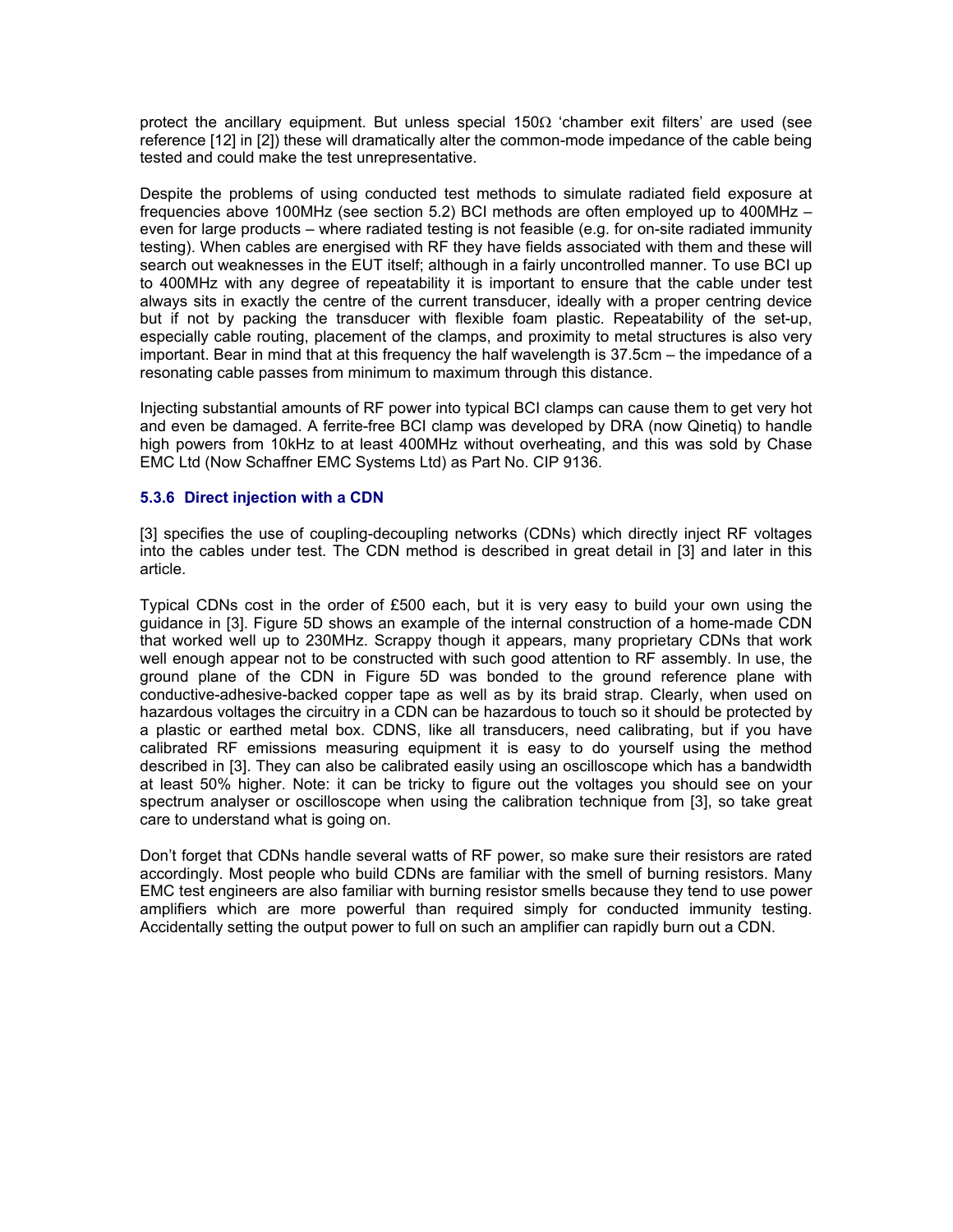

CDNs can be used at higher frequencies than [3] as an alternative to radiated test methods, for example for development or QA testing, or the on-site testing of large systems. Most commercial CDNs are only specified for use up to 80MHz, although some are specified at up to 230MHz. Richard Marshall Ltd manufacture a 'Versatile CDN' (see Figure 5E) that can be used for shielded or unshielded cables with from one to a number of conductors, and is also specified for use up to 500MHz [7], [8].





For the same stress level, the IEC standards use the same voltage for conducted testing as the field strength in V/m for radiated. However, the conducted test level is specified as Volts emf, that is the voltage applied into an open circuit load; the actual voltage applied from 150 $\Omega$  into the EUT's common mode impedance is less.

Remember that V/m are specified when unmodulated, as are Vrms for conducted immunity tests, however the actual radiated or conducted immunity tests should use modulated fields or waveforms (1kHz at 80% amplitude modulation depth preferred) which will have a higher peak level and may measure a different rms voltage.

Similar comments to those above on BCI, about the use of the substitution method when doing compliance-related testing using [3], apply to the use of CDNs as well.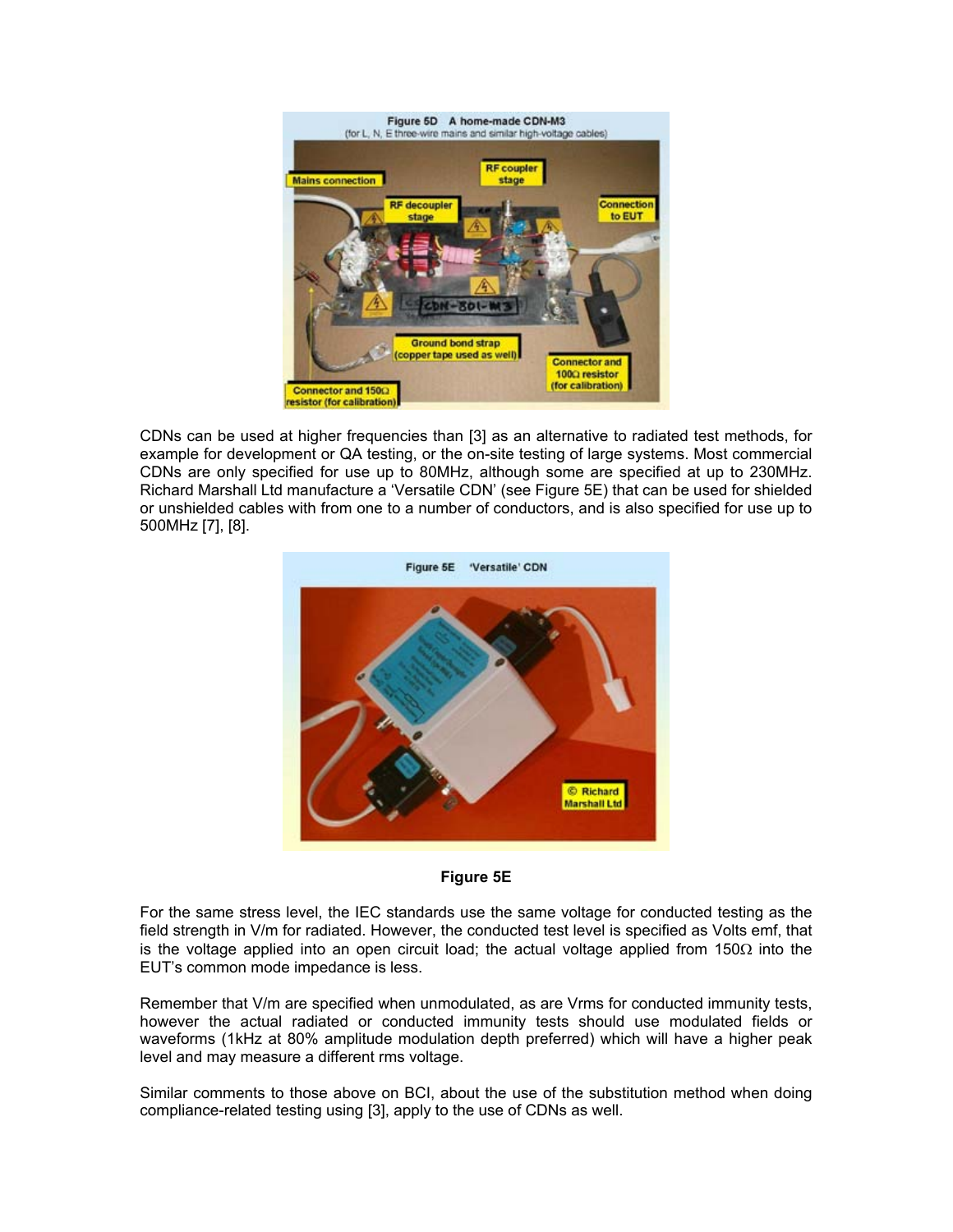#### **5.3.7 The 'EM-Clamp'**

[3] also specifies the use of the 'EM-Clamp', a transducer which was originally developed for the Swiss PTT and which induces RF voltages into the cables under test using a combination of inductive and capacitive coupling. The EM-Clamp test method is described in detail in [3] and later in this article in the section on full compliance testing.

The original model of EM-Clamp was specified for use at up to 100Vrms from 150kHz to 1000MHz so can be used as an alternative to radiated test methods, for example for development or QA testing, or the on-site testing of large systems. If it is intended to use an EM-Clamp for such high test levels or high frequencies, it would be as well to check that it meets the original Swiss PTT specification and has not been 'value engineered' so that it is only suitable for testing at up to 80 or 230MHz, or at levels only up to 10Vrms.

New EM-Clamps can cost over £2,000, but [3] may give enough constructional detail to allow keen EMC engineers who are good with their hands to build their own and save quite a bit of money (if they don't cost their time).

Similar comments to those above about the use of the substitution method in compliance-related testing to [3] apply to the use of the EM-Clamp as well as to BCI and CDNs.

# **5.3.8 General notes on test set-ups**

For conducted immunity tests to be repeatable, test set-ups must be carefully controlled with, wherever possible, all the cables associated with the EUT and the EUT itself mounted at a set height (often 100mm) above a ground reference plane that lies under the EUT and extends beyond it by at least 200mm.

The terminations at the other ends of the cables from the EUT should either be to a coupling/decoupling network or to the specified ancillary equipment, or else be terminated to the ground reference plane in a controlled manner representative of the intended use of the EUT (a 150 $Ω$  common-mode resistance is often specified).

CDNs are relatively expensive items to buy, given the number of different types that a test lab may need to cover the majority of its customer's products. Although the CDN is the preferred transducer in [3], some test labs may prefer to use an EM-Clamp or BCI to avoid the need to stock dozens of types of CDNs. The results from using each type of transducer on the same EUT will be different, hence different labs may find they get different results. [9] also comments on this source of uncertainty.

The need to terminate most types of RF power amplifiers (apart from those specifically designed to work with unmatched loads) has already been mentioned. CDNs built according to [3] include a series impedance of 100 $\Omega$  and other types of transducers may have non-50 $\Omega$  impedances which can cause a 'frequency ripple' related to the length of their cable from the (50Ω output impedance) RF power amplifier. The reflections at the mismatched load termination are the problem, and they are usually dealt with by connecting a  $50\Omega$  through-line 6dB attenuator in series with the RF drive very close to the transducer. A further important reason for this attenuator is to ensure that the drive impedance seen by the CDN remains close to 50 $\Omega$ , so that the test source impedance of 150Ω is maintained. Figure 5F shows a typical proprietary 6dB through-line attenuator rated at 20 Watts.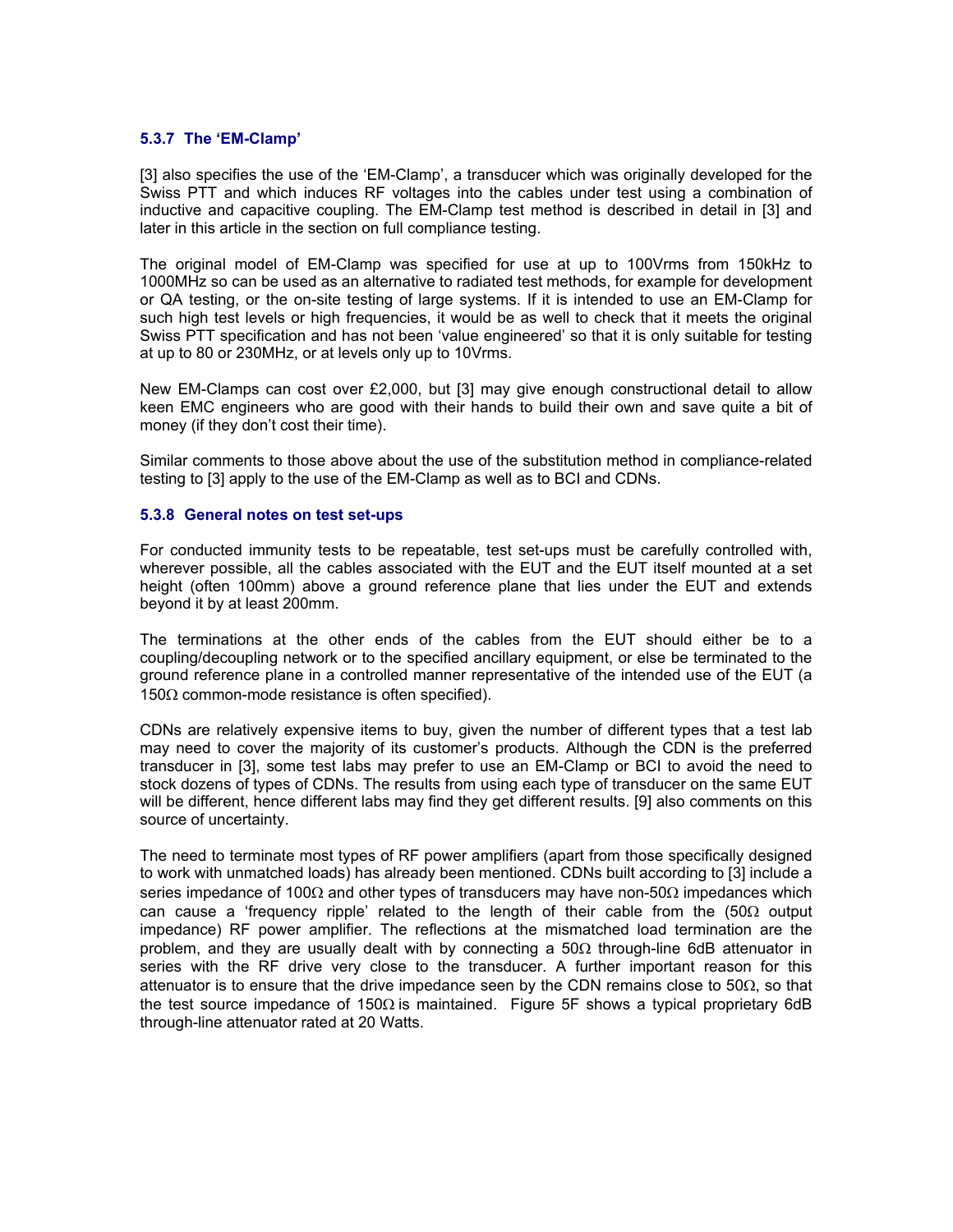

# **Figure 5F**

The RF power amplifier needs to be increased in size to include the losses in the attenuator. It is also best to rate the through-line attenuator for the maximum power output of the amplifier to avoid the possibility of damage to it by over-dissipation.

Because the EUT is not bonded to the ground reference plane during conducted RF tests, the signals that are injected into one cable tend to 'leak out' via other cables. Thus, testing just one cable port (e.g. the mains) tends to reveal the weaknesses in all the other cable ports. This is a very useful feature that can save a great deal of time when using conducted RF testing for design/development, troubleshooting or QA purposes.

Where a shielded cable is used, it is normal to inject the conducted voltage or current onto just the shield. However, if the shield is not terminated at the EUT (as might happen when following some single-ended shield terminating installation techniques) it may simulate the real-life environment better to inject the RF directly into the cable's inner conductors and ignore the unterminated shield. For BCI and EM-Clamp injection this may mean preparing a special cable, while for CDN injection it will mean using a model which uses an unshielded cable.

*Continued on next page…* 

*Continued from previous page* 

# **5.4 Signal generators and power amplifiers**

#### **5.4.1 Alternative types of signal generator**

Compliant testing using [3] specifies an RF signal generator that increments its frequency according to specified rules for step size and dwell time at each step. It might be tempting for lowcost testing, and testing in design/development, fault-finding, or production QA to just use a simple RF signal generator with manual tuning. But the temptation to save money at all costs should be tempered by consideration of the testing time required. For some kinds of tests, especially close-field probing, covering the frequency range from 150kHz to 80MHz (or more) with a manually-tuned signal generator could take so long to do that it would be a false economy.

Happily, most of the RF signal generators manufactured over the last 20 years have a useful degree of automation – even the low cost ones feature automatic analogue sweeping (or digital synthesiser 'stepping') between two frequencies plus a variety of useful modulation waveforms.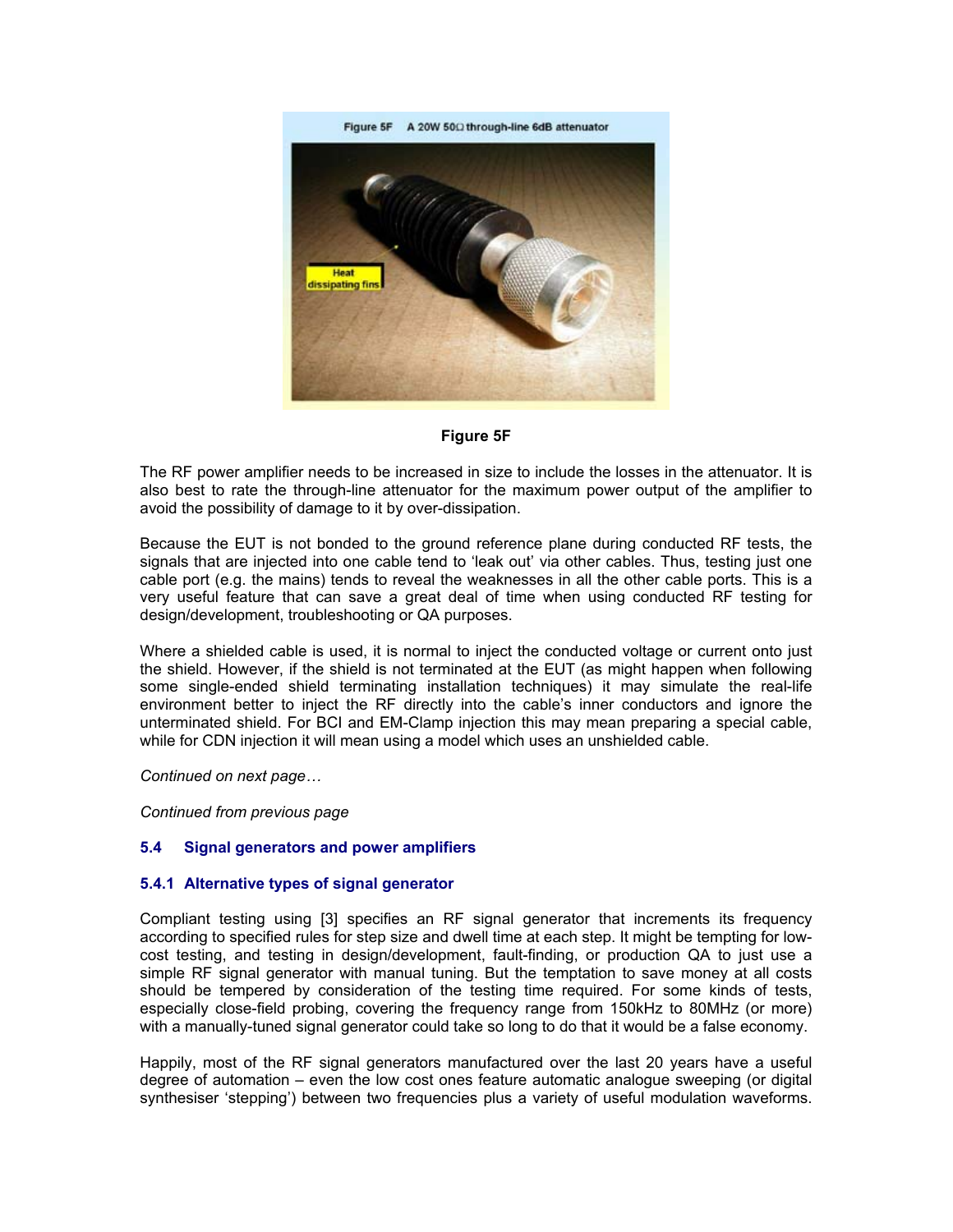Old Marconi 2022s and the like usually have all the features required to minimise testing time. They can now often be found at very reasonable prices in second-hand electronic equipment or radio amateur shops.

It is especially useful to use a signal generator that 'sweeps' or 'steps' automatically over the whole frequency range of interest. When close-field probing, the sweep rate should be fast enough so that several sweeps occur for each position of the probe, but not so fast that the circuit can't respond in time to a particular problem frequency. The alternative procedure for a manually tuned generator is to set the signal generator to one frequency, physically scan the EUT with the probe, reset the frequency, physically scan again, and so on – which can be very time consuming.

The tracking generators sometimes included with spectrum analysers can also be used as sweep signal generators for conducted immunity testing, but unfortunately they don't have a modulation feature. For some types of products (e.g. pure digital products with digital I/Os) modulation might not be crucial, so simply increasing the test level by 80% might allow the use of a tracking generator. However, for most types of products, especially those with analogue functions, an external RF modulator would be needed. Rather than use sinewave modulation, the much simpler technique of on/off switching the RF carrier at a 1kHz rate should be simpler to arrange, remembering to increase the RF level by 80% first.

An alternative to sweeping or stepping the frequency is to use a broadband noise generator, such as the RF 'comb' generators or random noise sources used in Comparison Noise Emitters (CNEs) or equivalent available from a number of manufacturers. CNEs (or equivalent) are usually sold for characterising emissions test sites, and although their output spectrum may not be very 'flat', they are very repeatable.

Comb generators can be fairly readily designed and assembled. For a 100MHz top frequency they would typically pass a square-wave of between 100kHz and 1MHz through a very fast switching device to generate a very broad band of harmonics of the basic switching rate. The maximum rise and fall times (*t*) of the fast switcher set the top frequency (*f*) of the comb, according to the rule-of-thumb:  $f = 1/\pi t$ . So for example rise/fall times of 3ns are needed for an upper frequency approaching 100MHz. Note that achieving rise/fall times of 3ns or less with a 5V signal swing requires attention to detail – RF design and assembly techniques will be needed.

It is difficult to get a comb generator to have a high level of signal at a high frequency due to the natural roll-off of the amplitude of the harmonics at 20dB/decade according to the Fourier series for a square wave. A single-pole high-pass filter after the fast switcher will help compensate for this to create a flatter frequency/amplitude characteristic, but it does this by attenuating the lowerfrequencies. For example, with a 1MHz switching rate if a level of 1Vrms is required at 100MHz then either the fast switcher must run from around 100V or the high-pass filter must be followed by an RF power amplifier. If the fast switcher was running from a 5V rail, the RF amplifier would need a gain of about 30dB. Figure 5G shows a block diagram of such a comb generator and indicates the types of spectra that could be expected at each stage.

There is a trade-off between the spacing of the frequencies in the comb and the RF amplifier gain or fundamental switching voltage. To keep the design simple and avoid high-voltage switching or high-gain RF amplification it may be best to use a number of switching rates (e.g. 10kHz, 100kHz and 1MHz) to cover different frequency ranges (e.g. 100kHz-1MHz, 1-10MHz and 10-100MHz respectively). The comb spacing that these will be adequate for many applications, but to be more thorough requires filling in the gaps between the comb's 'teeth' by, for instance, modulating the switching frequency by  $\pm 6\%$ . It may be possible to use one of the increasingly popular spread-spectrum clock generators instead, if they can spread the clock frequency by this large a percentage.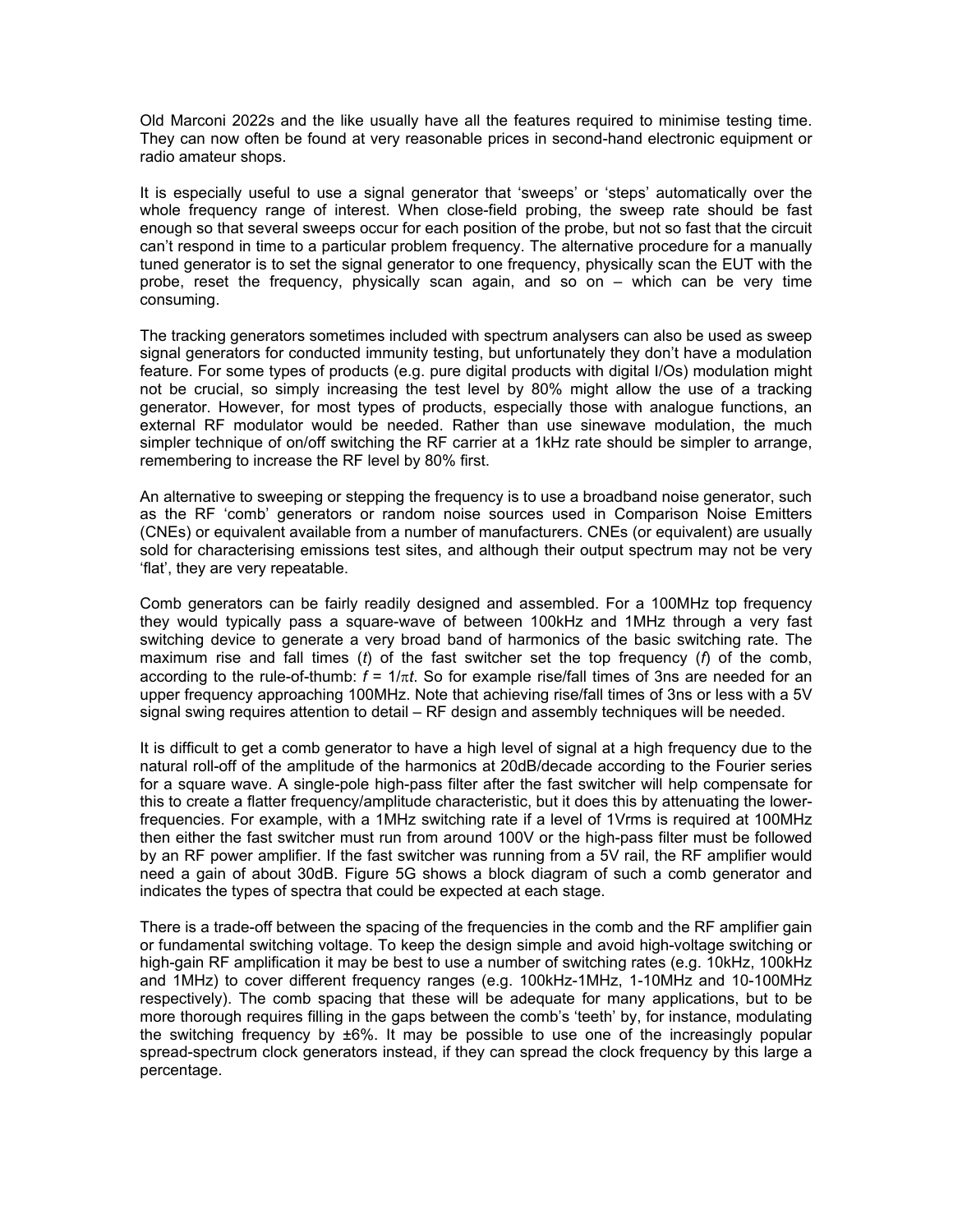

The output from a CNE (or other noise generator) should be isolated from the load by passing it through a broadband RF amplifier which has enough power to drive a loop probe over the frequency range required. A filter could be fitted between the CNE's output and the amplifier's input to restrict the frequency range of the test, if required.

Schaffner EMC Ltd (now Schaffner EMC Systems Ltd) used to sell a product called NSG 420 which used a pseudo-random signal generator based on a shift register with a frequencymodulated clock to drive a maximum output of 320mWrms. The power amplifier drove a current through a ferrite coupling clamp similar in principle to the home-made one shown in Figure 5 of [1] (although more professionally realised, of course). EUT cables were placed in the clamp and subjected to a broad spectrum of RF stimuli simultaneously, with a flat spectrum over the 1 to 10MHz range. A level control was provided, as was a bar-graph to indicate the coupled current.

The NSG 420 was a useful low-cost product for design/development, production QA, or field testing to help identify the causes of 'gremlins'. Unfortunately it is no longer available as a Schaffner product although it may be worth contacting the original designer, Richard Marshall, to see if he can help (email: richard.marshall@iee.org). A keen electronic designer should be able to design and make something similar without a great outlay in components if they don't mind spending some time on it.

Even driving loop probes and current probes from a Fast Transient Burst generator will, to some degree, test over the frequency range covered by typical conducted immunity tests and may be a way to get extra value from equipment you already own.

Section 3.5.4 and Figure 3J in Part 3 of this series [10] described the 'chattering relay' alternative fast transient burst generator. With a little ingenuity it is possible to use this as a random noise generator to drive a conducted RF immunity transducer. Note that the spectrum at the sparking contacts is literally DC to daylight (and beyond) so some filtering may be required.

# **5.4.2 RF Power Amplifiers**

To test using [3] at the 3Vrms level required for residential, commercial, and light industrial environments may require a power amplifier rated at about 2-3W. For the 10Vrms industrial level power amplifiers of around 15-20W may be required.

Simple calculations based on the 150 $\Omega$  impedance used by [3] indicates much lower power levels, but they usually forget the loss in the 6dB through-line attenuator and the nearly quadrupled power required to cope with the peaks of an 80% amplitude modulated RF waveform; plus the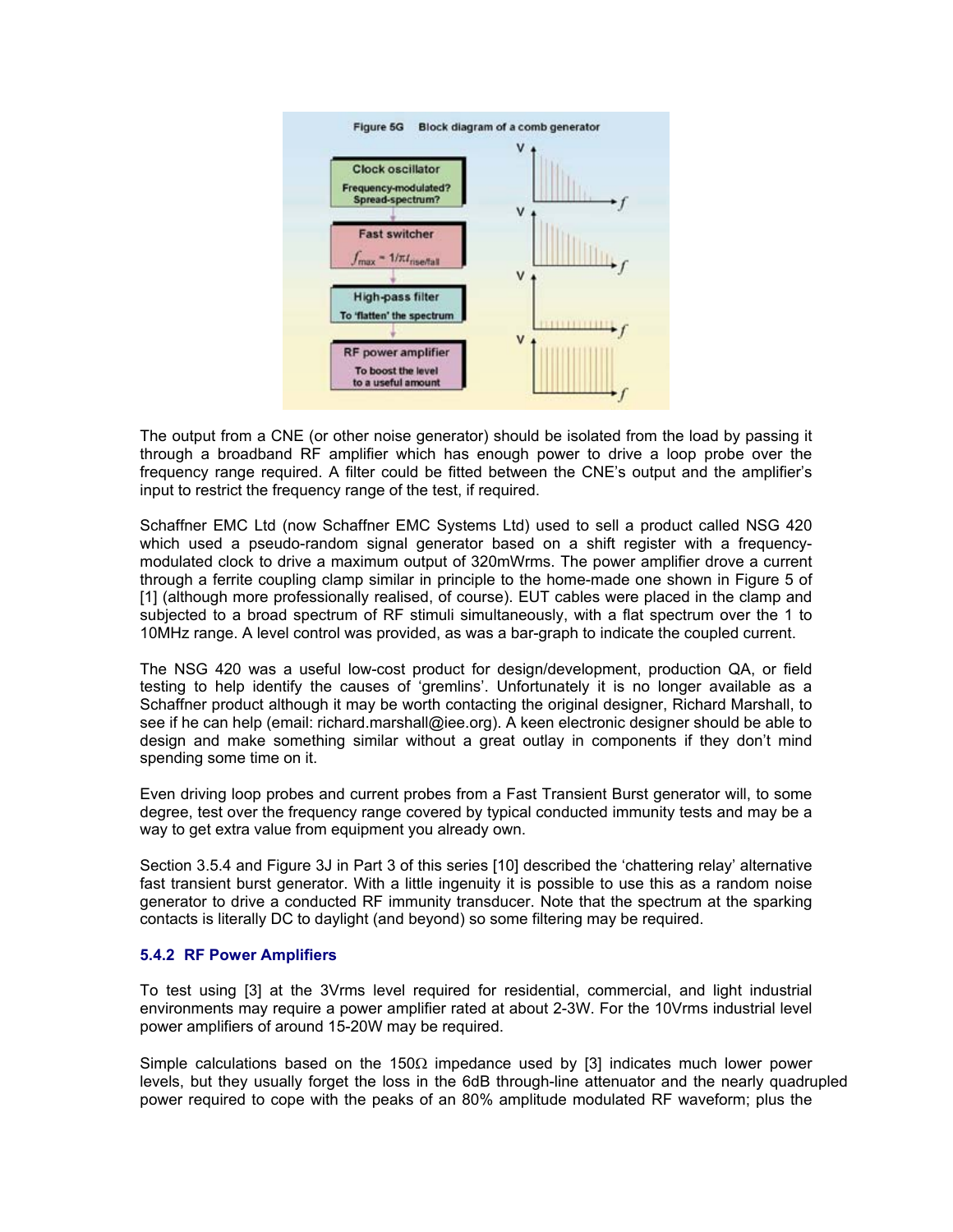fact that the maximum output power rating of RF amplifiers is usually given for a certain degree of 'compression' – so we need to use an amplifier which is more powerful to achieve the peak test levels.

To overtest by 6dB (to give a good safety margin on an accurate compliance test) requires a fourfold increase in RF power, so a 45 or 50W amplifier may be necessary for testing industrial products to [3] using CDNs.

Other types of transducers to the CDNs described in [3] are less efficient. The EM-Clamp typically requires three to four times the RF power of a CDN for the same actual test level. BCI clamps, because of their higher loss, are even less efficient.

A problem with high-power amplifiers is that the transducers and any termination resistors or through-line attenuators should be rated to take the full power of the amplifier. Most proprietary CDNs may not be rated for much higher powers than the 10Vrms of the 'industrial' level immunity test, and they are expensive to replace unless you build your own.

# **5.5 Correlating alternative test methods with EN 61000-4-6**

When an alternative radiated RF immunity test method is used for design, development, or troubleshooting after a test failure repeatability is very important (even though the correlation with [3] may not be). All such tests will need to follow a procedure which has been carefully worked out to help ensure that adequate repeatability is achieved.

When alternative methods are used as part of a QA programme, or to check variants, upgrades, or small modifications, a 'golden product' is recommended to act as some sort of a 'calibration' for the test equipment and test method. Golden product techniques allow low-cost EMC test gear and faster test methods to be used with much more confidence. Refer to section 1.9 of [1] for a detailed description of how to use the golden product correlation method.

If alternative methods are used to gain sufficient confidence for declaring compliance to the EMCD, the golden product method is very strongly recommended. Without a golden product or some similar basis for correlating a proper compliance test (using [3]) with the alternative method actually used, the alternative method can only give any confidence at all if gross levels of overtesting are applied, and this can result in very expensive products. Refer to 1.9 in [1].

The closer a test method is to using the proper test transducers and methodology in [3], the more likely it is that a good correlation will be achieved. So testing with a close-field probe (for example) can probably only be correlated on a particular build state of a specific product, while EM-Clamp testing using a pseudo-random noise source instead of the stepped frequency source may be able to be correlated for a range of products from one manufacturer sharing the same electronic technology and assembly/construction methods.

# **5.6** On-site testing

Section 10.2.5 of [11] describes the methods that have been developed for on-site testing for conducted immunity. These are not a great deal different from the three methods used by [3], but BCI is often easier to employ on a site because it disturbs the cables less.

One problem with on-site testing is that it may be impractical to arrange for a ground plane as specified by [3] and as a consequence the parasitics which can have a significant effect at the higher testing frequencies might not be well controlled. Although this is often acceptable for a Technical Construction File for an individual apparatus, it is less satisfactory if used to predict the conducted immunity of the same or similar type of apparatus on a different site.

Don't forget that interference, especially with aircraft or other vehicular systems, some machinery or process control systems, and implanted electronic devices such as pacemakers, can have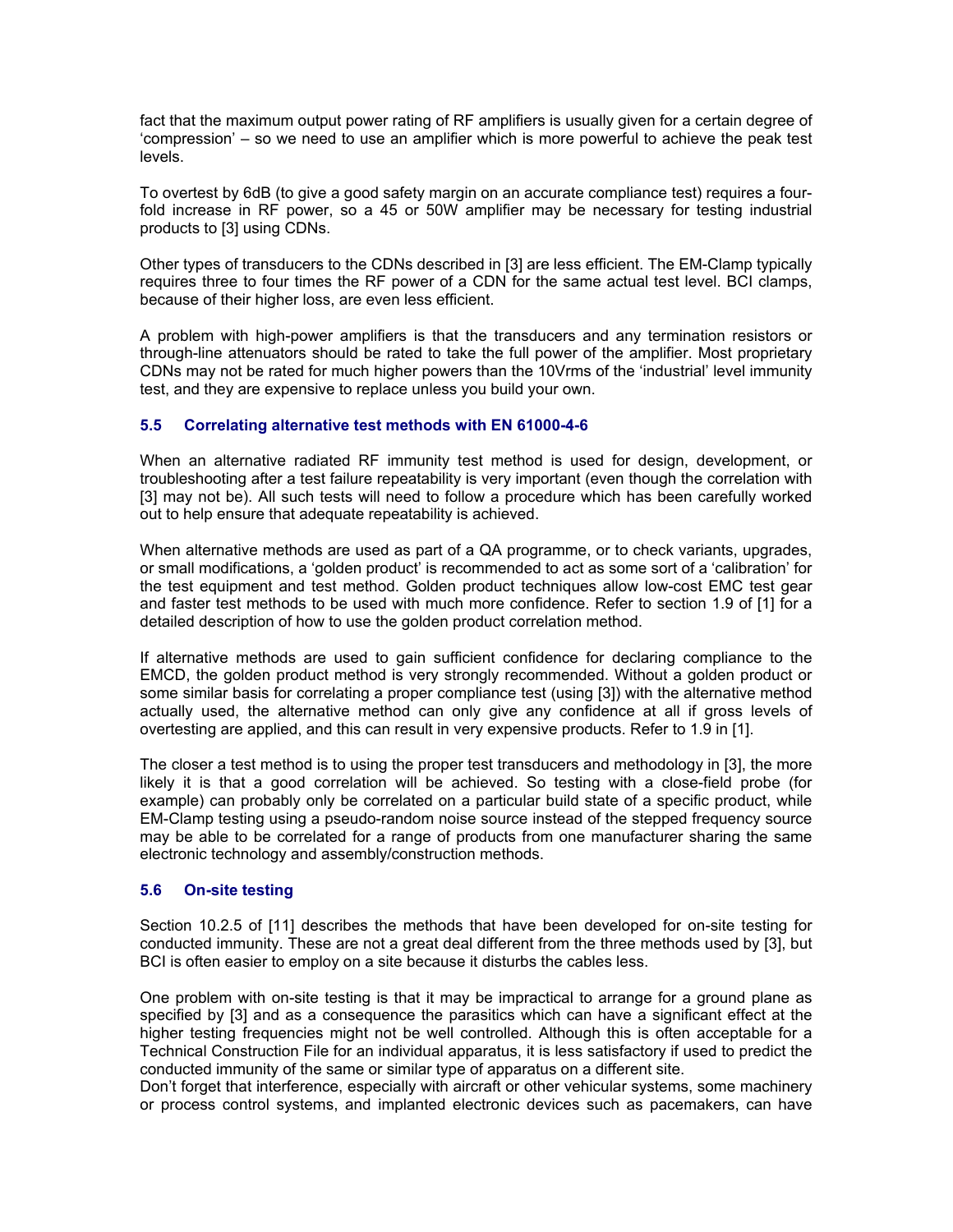lethal consequences and appropriate precautions **must** be taken to make sure that nobody's safety is compromised. It is also a good idea to take precautions where there is a possibility of significant financial loss being caused by the interference from on-site testing.

Where radiated emissions from on-site conducted RF immunity testing could be significant (i.e. when the conductors injected into are longer than  $\lambda/10$  at the highest frequency tested) it may be necessary to shield the system being tested with a shielded tent. Where there are no safety or financial loss implications of the radiated emissions from the tests and a shielding tent is not to be used, it may be necessary (for legal testing) to first obtain a special license from the National Radiocommunications Agency responsible (refer to [12]).

# **5.7 Full compliance conducted RF immunity testing**

EN/IEC 61000-4-6, the basic test method for "*Immunity to conducted disturbances, induced by radio frequency fields*", is a complex standard which is very easy to misinterpret. This section offers a simplified stroll through the minefield to highlight the principal requirements. If you are actually doing a full compliance test on anything other than a very simple EUT, you will almost certainly have to make some compromises and deviations from the letter of the standard. Understanding the rationale for some of the requirements will enable you to make an informed decision.

# **5.7.1 Generator**

The basic requirement for the test system is to generate a modulated RF signal of sufficient amplitude, swept or stepped over the frequency range from 150kHz to 80MHz. The upper frequency range may be extended by some product standards to 230MHz. The system normally uses a standard GPIB-controlled signal generator feeding a broadband linear power amplifier of the required power level – Table 1 gives the necessary power levels for a 10V (level 3) test, depending on transducer. The standard modulation on the signal, as usual, is a 1kHz sinusoidal tone modulated at 80% depth.

The amplifier must be linear so that it does not distort the modulated waveform, and so that it does not introduce harmonics of the wanted stress frequency. The specification for harmonic amplitudes is that they should be -15dBc, that is 15dB below the wanted frequency stress signal level, across the whole test range, whatever the load conditions on the amplifier.

The output of the amplifier could be coupled directly to the cable transducer, but as we shall see, the common mode source impedance of the transducer is affected by the driving impedance, which should be 50 $\Omega$ . To achieve an accurate common mode impedance this 50 $\Omega$  must be carefully controlled, but the amplifier's output impedance can vary quite widely. To deal with this, an attenuator of at least 6dB is required between the amplifier output and the transducer. Naturally, this means that three-quarters of the amplifier's output power is lost in this attenuator before it reaches the transducer, so the amplifier must be sized for a four times greater power level than would be needed without the attenuator. This factor is allowed for in Table 1.

| Transducer type       | Coupling<br>factor | Required power output<br>from amplifier |
|-----------------------|--------------------|-----------------------------------------|
| <b>CDN</b>            | 0dB                | 7W                                      |
| Current clamp $(5:1)$ | $-14dB$            | 176W                                    |
| EM-clamp              | $-6dB$             | 28W                                     |

# **Table 1 Required power levels (from IEC 61000-4-6 table E.1) for 10V emf**

# **5.7.2 Transducers**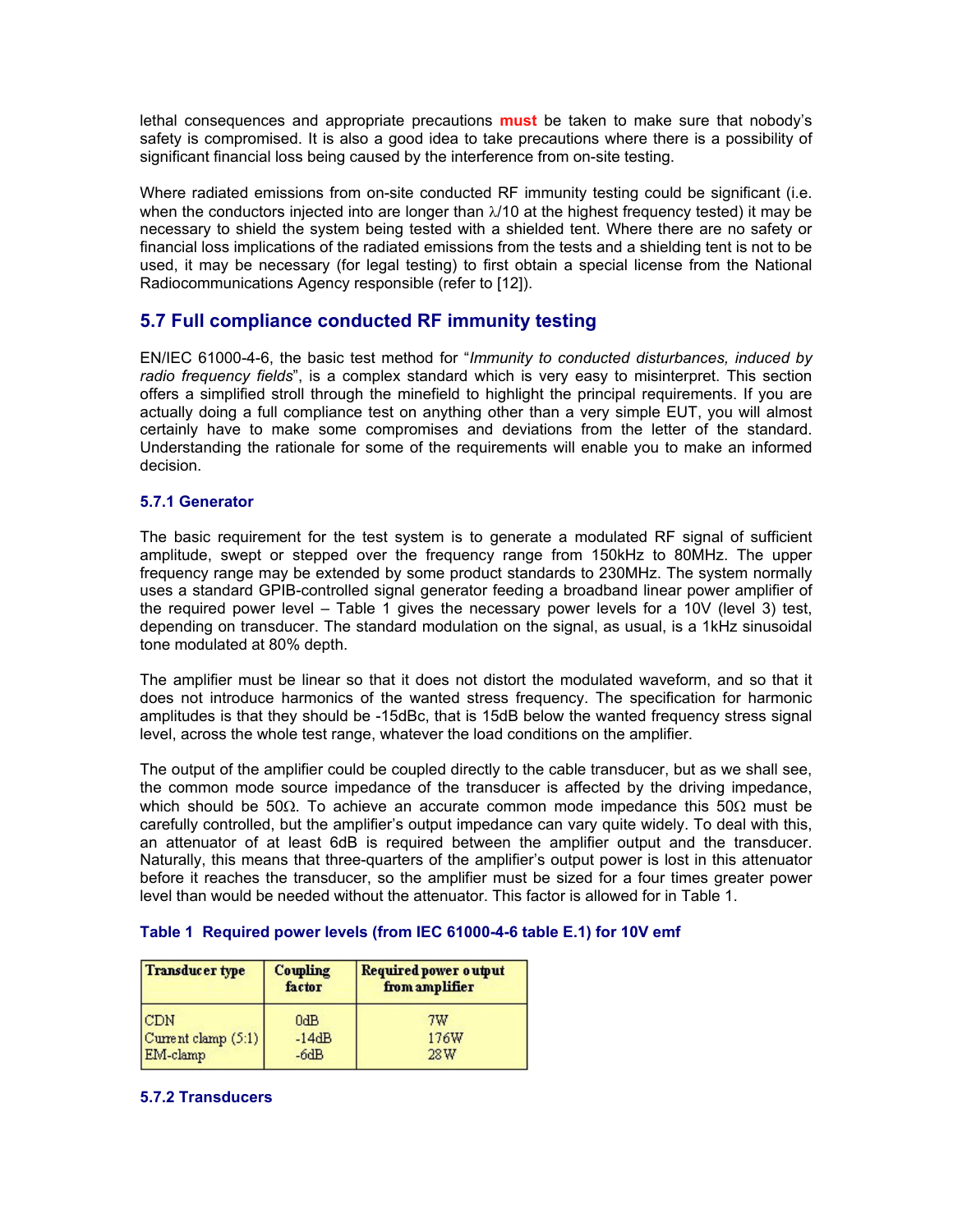The standard allows three types of transducer: the coupling/decoupling network (CDN), the EMclamp and the current injection probe. It also allows direct injection, that is coupling directly onto the screen of screened cables via a resistor, but demands that a decoupling network is used in addition, and frequently these are combined into a CDN designed for particular screened cables.

As can be seen from Table 1, the CDN requires the least power and is also the most definitive method, since it automatically and accurately controls the injected source impedance (specified in Table 2) and the attenuation towards the AE, that is, the cable end away from the EUT. Therefore it is the preferred choice of transducer. Unfortunately it also requires a specific type of network for each type of cable to be tested, since it needs a direct connection to each line in the cable.

Because it is invasive, it may also have a significant effect on the signals carried in the cable, particularly if these are broadband. For some types of cable, particularly mains and DC power, low frequency signals, audio telecom, and the more common types of screened cable, it is reasonable to have a variety of CDNs on the shelf which you can select for particular tests. If you are a product manufacturer and you know you will only be testing certain types of cable, you can carry CDNs just for these types, but this option isn't available to a general test house.

|                                                                      | $0.15 - 26MHz$           | $26 - 80MHz$                      |
|----------------------------------------------------------------------|--------------------------|-----------------------------------|
| Z with 50 Ω at input<br>port, AE port both<br>open and short circuit | $150\Omega \pm 20\Omega$ | $150\Omega + 60\Omega - 45\Omega$ |

# **Table 2 Common mode source impedance specification**

For cables for which CDNs are not "suitable" (and the interpretation of "suitable" is entirely up to the tester) two other non-invasive injection methods are provided. These use the EM-clamp and the current injection probe. The EM-clamp (see Figure 5H) is specifically designed for this test and although it looks similar to the ferrite absorbing clamp used for emissions tests, it is in fact quite different. It is described in Annex A of the standard and provides both inductive coupling through a string of ferrites, clamped around the cable, and capacitive coupling via a closecoupled electrode running the length of the clamp.

The two modes of coupling are so designed as to give significant (better than 10dB at some frequencies) directivity, so that the AE end of the clamp is reasonably adequately decoupled. It requires no connection to the cable under test and is therefore popular for situations where many different types of cable must be tested, and it is also reasonably efficient, as Table 1 demonstrates. Even so, the common mode impedance is not nearly so well controlled as in the CDN case, and the directivity and efficiency fall off at the lower frequencies.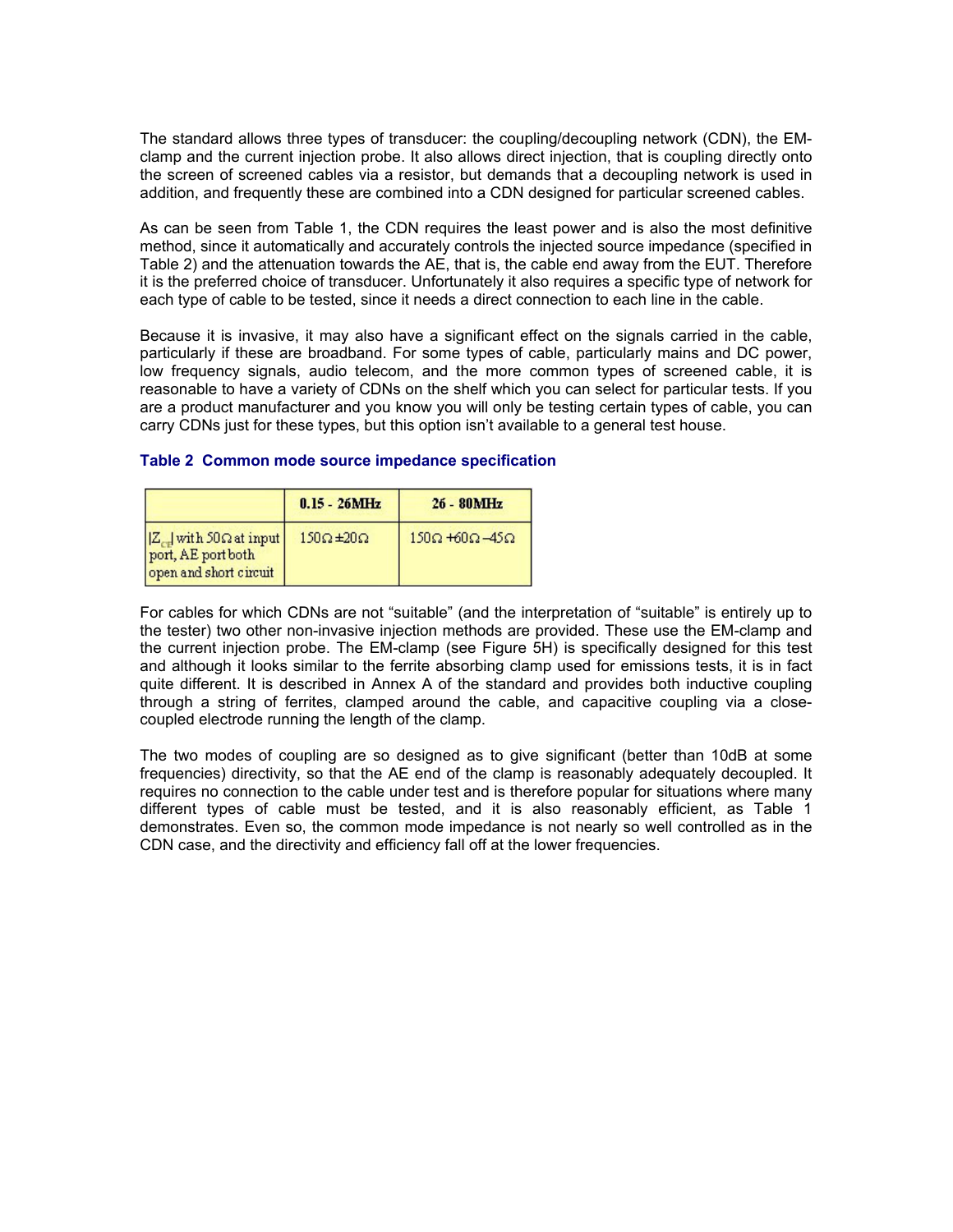

The third method uses the current injection probe. This is equivalent to the BCI (bulk current injection) method described in the previous part of this series. The probe is convenient and easy to use but is inefficient compared to the other methods, needing a higher power amplifier, and provides absolutely no directivity or common mode impedance setting. For this reason it should only be used if there is no alternative method.

For both EM-clamp and current probe methods, the standard points out that the AE (auxiliary equipment) is part of the test and should present the proper 150 $\Omega$  common-mode impedance and be adequately immune. The first of these is not at all easy to ensure and the standard describes using a combination of decoupling networks (assemblies of wideband ferrite sleeves) and CDNs to achieve it. For complex or multiple AEs this becomes cumbersome or impractical and a modification of the test method involving an extra monitoring current probe is used.

# **5.7.3 Calibration and levels**

The basis of the IEC 61000-4-6 test is that it uses a substitution method. That is, the stress is calibrated into a fixed impedance in the absence of the EUT, and then the same power level versus frequency is re-played into the EUT itself. This method avoids unwarranted peaks or nulls due to variations in the EUT's common mode port impedance. However, it requires stability on the part of the generation system and transducers, and it also means that variations between different transducers can contribute to the lack of reproducibility of the test. In other words, both the choice and quality of the transducer are critical to standardising the test between laboratories.

Figure 5J shows the calibration setup for the CDN method. The same setup applies for the EMclamp, and a modification to it applies for the current injection probe. The CDN is terminated at both its AE and EUT ports – all wires shorted together – with a 150Ω load, and its input port is fed in exactly the same manner as it will be in the test proper. The EUT port load is made up of the measuring instrument's 50 $\Omega$  input impedance plus a "150 $\Omega$  to 50 $\Omega$  adaptor". This adaptor is nothing more than a series 100Ω resistor. Although this resistor and associated connecting parts is obviously a very simple piece of apparatus, you should remember that its accuracy is fundamental to the accuracy of the set level, and make sure that it is maintained across the applicable frequency band and at the power levels applied.

The test levels (standard levels are 1V, 3V or 10V) are specified in volts emf: this means voltage into an open circuit, not the voltage that is actually applied to the EUT, nor even that which is observed on the measuring instrument during calibration. Because both source and load impedances are known during calibration the actual indicated voltage for an applied emf level can be calculated. For the CDN calibration jig, the source impedance is 150Ω, the load impedance is also 150 $\Omega$  and the measuring instrument impedance is 50 $\Omega$ . The indicated voltage must be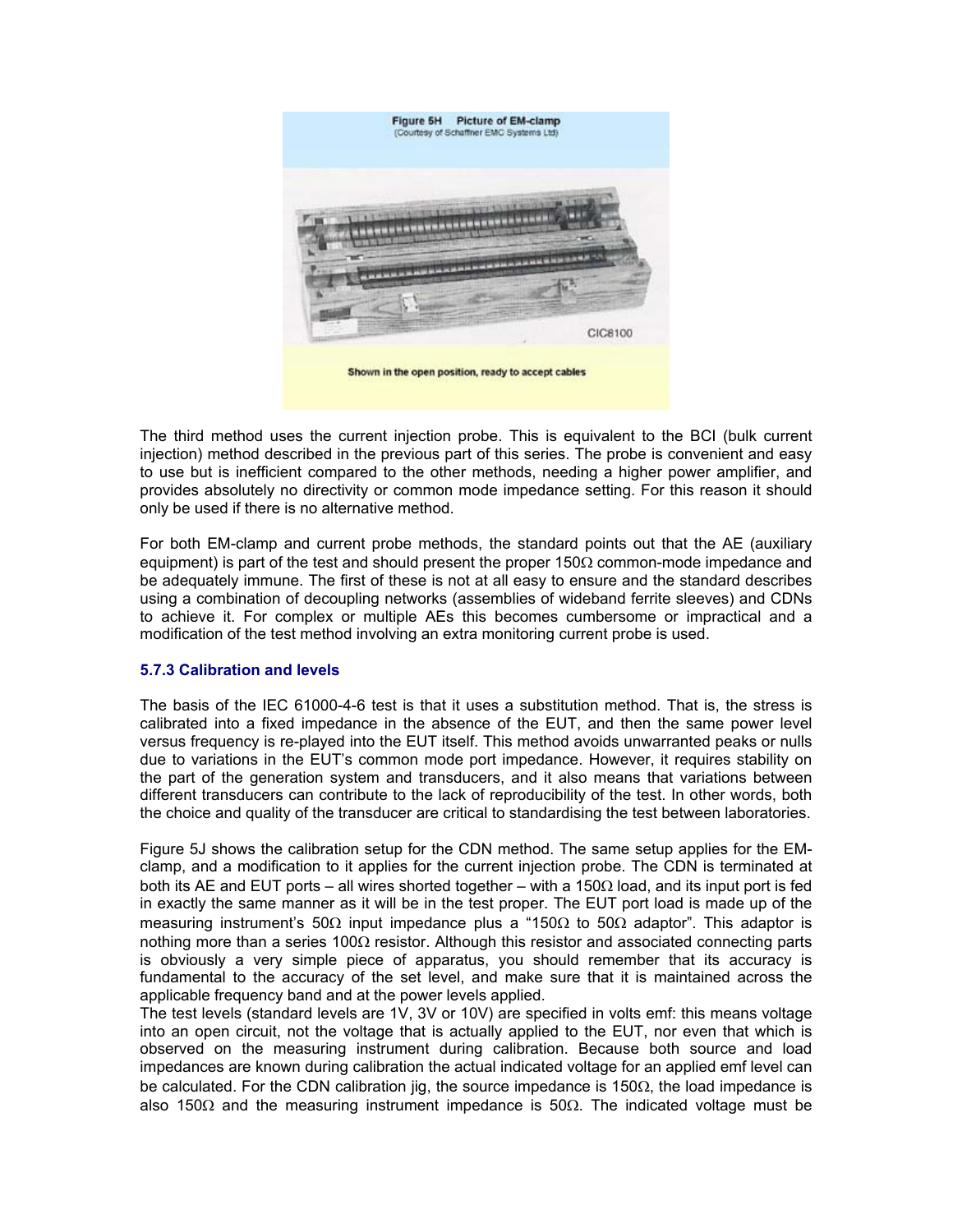multiplied by 3 to allow for the 50-to-150 $\Omega$  conversion and again by 2 to reach the open-circuit voltage, hence the indicated value is  $1/6<sup>th</sup>$  the desired stress level. The current probe calibration jig uses a 50Ω rather than 150Ω system and therefore the indicated value is half the stress level, since no 50-to-150 $\Omega$  conversion takes place.



Once the power level for the required stress value has been established at each frequency then it is stored in software and re-played during the actual test. Modulation is not applied during calibration – the test levels are specified as the unmodulated voltage – but it is applied during the test. The standard allows level setting to be applied at the output of the signal generator, but this of course assumes that the power amplifier is adequately linear and stable. Many test software suites use a coupler at the output of the power amplifier, and monitor and control on the measured output power. This negates any effects of gain drift in the amplifier. Either method is allowable.

This method is of course open-loop; there is no requirement to check the actual applied level during the test, although a prudent test facility may leave a monitoring device in place merely to confirm that nothing has broken. Because of the nature of the substitution method, the indication on this monitor bears no real relationship to the intended stress level.

But in the case where clamp injection is used and the 150 $\Omega$  AE common mode impedance is not achievable, then clause 7.3 of the standard requires that the applied current is monitored during the test sweep, and limited if necessary to the value that would have been applied into a common mode impedance of 150Ω, e.g. 66.7mA for a 10V emf level. This prevents over-testing in situations where the EUT common-mode impedance is substantially less than 150 $\Omega$ . It doesn't, though, represent full closed-loop testing.

# **5.7.4 Test setup**

Figure 5K shows an example test set-up for compliant conducted RF immunity tests to EN 61000- 4-6. The important aspects of the test setup are to control the common mode impedance presented by the transducers, the EUT and its AE, and to ensure that cable resonances are avoided. The first of these is achieved by having an adequate ground plane for the whole test area, and placing the EUT a defined distance (10cm) above this ground plane. The AE is also placed at this height if clamp injection is used. The ground plane is the reference for the applied voltage and so the CDNs and EM-clamp must be fully bonded to it, preferably by direct bolted fixing. Since the test extends up to 80MHz, any inductance in this bond is unacceptable. The ground plane itself need not be externally grounded for EMC purposes, but it is advisable to connect it to the facility earth for safety.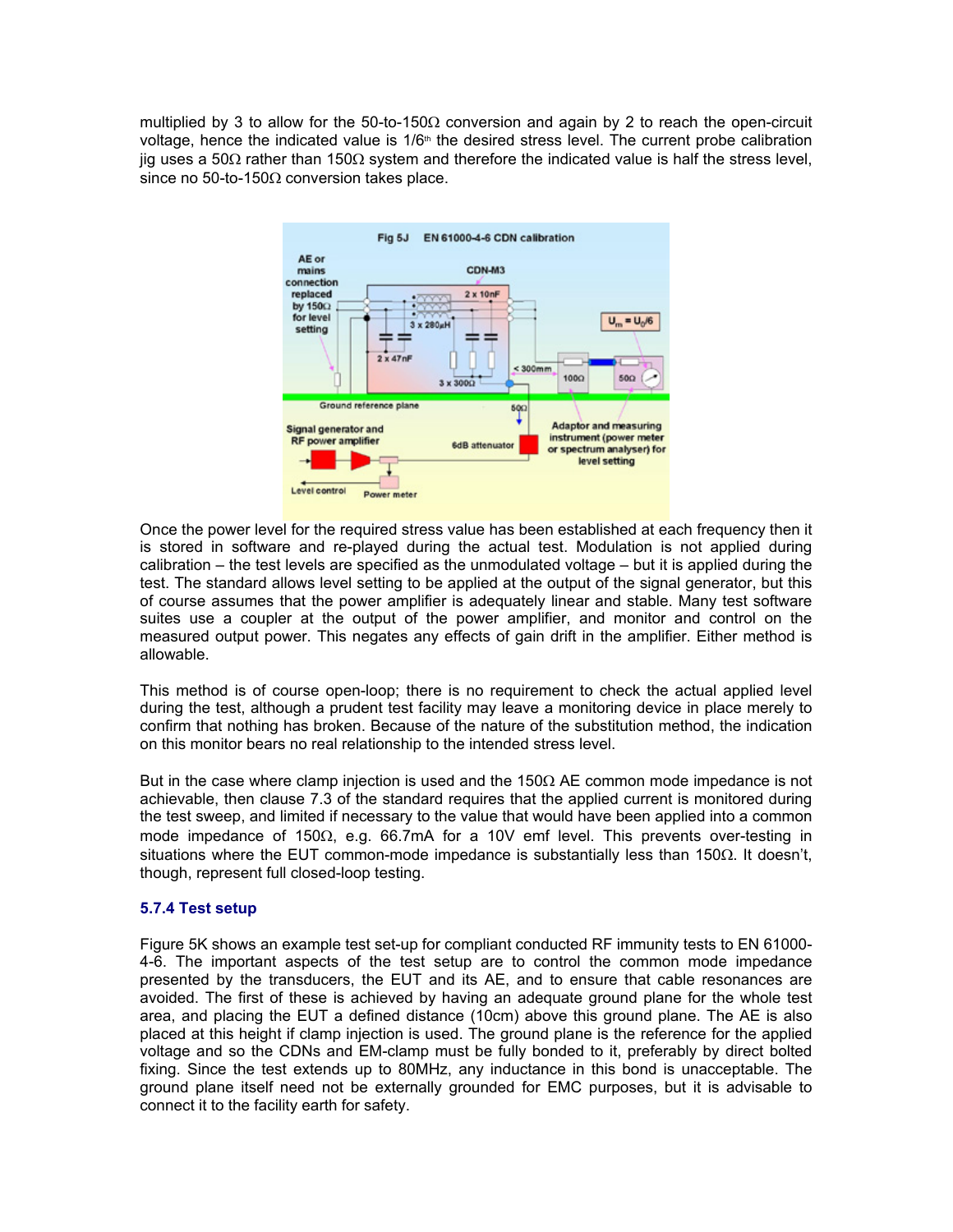

Cable resonances are potentially serious: a distance of a quarter wavelength transforms a shortcircuit impedance into an open circuit, completely altering the coupling properties of the setup. A quarter wavelength at 80MHz is 94cm and therefore no cables included in the test environment should approach this length, even if they are not being tested. The standard insists that on the tested cables, the coupling/decoupling devices should be between 10 and 30cm from the EUT and the cables themselves should be maintained 3-5cm above the ground plane, as short as possible and un-bundled. When you are using the current injection probe, the cable length on the other side of the probe (the AE side) should also be less than 30cm.

If there are multiple cable ports on the EUT, only a limited number need be tested, exciting between 2 and 5 current paths through the EUT. The most sensitive configurations should be selected, although no guidance is given as to how to determine these. Other cables should be disconnected or isolated with decoupling networks. Each CDN or other transducer associated with the EUT is tested with injected RF in turn, while each of the other CDNs associated with the EUT are terminated in 50Ω. When several cables are loomed together in the normal installation, they can be treated as one cable for the purposes of testing. Separate earth ports on the EUT are treated like any other cable port and also tested, most easily with a one-line CDN.

Hand-held devices and keyboards need to be tested with an artificial hand, which is a simple RC network simulating hand-to-ground impedance. EUTs consisting of several interconnected units should be tested by considering each sub-unit as an EUT in its own right, with all other parts treated as AE. But if the interconnecting cables will always be less than 1m they can be treated as internal and left untested, the component sub-units of the EUT being grouped together and close to each other on the 10cm insulating support, with only the "external" cables subject to testing.

# **5.8 References**

- [1] "*EMC Testing Part 1 Radiated Emissions*" Keith Armstrong and Tim Williams, EMC Compliance Journal February 2001, pages 27-39. (Also includes Part 0.) Available on-line at www.compliance-club.com (using the site's Archive Search facility).
- [2] "*EMC Testing Part 4 Radiated Immunity*" Keith Armstrong and Tim Williams, EMC Compliance Journal, August 2001 pages 22-32 and continued in the October 2001 issue. Online at www.compliance-club.com (using the site's Archive Search facility if necessary).
- [3] EN 61000-4-6, Electromagnetic Compatibility (EMC) Part 4: Testing and measurement techniques – Section 6: immunity to conducted disturbances, induced by radio-frequency fields.